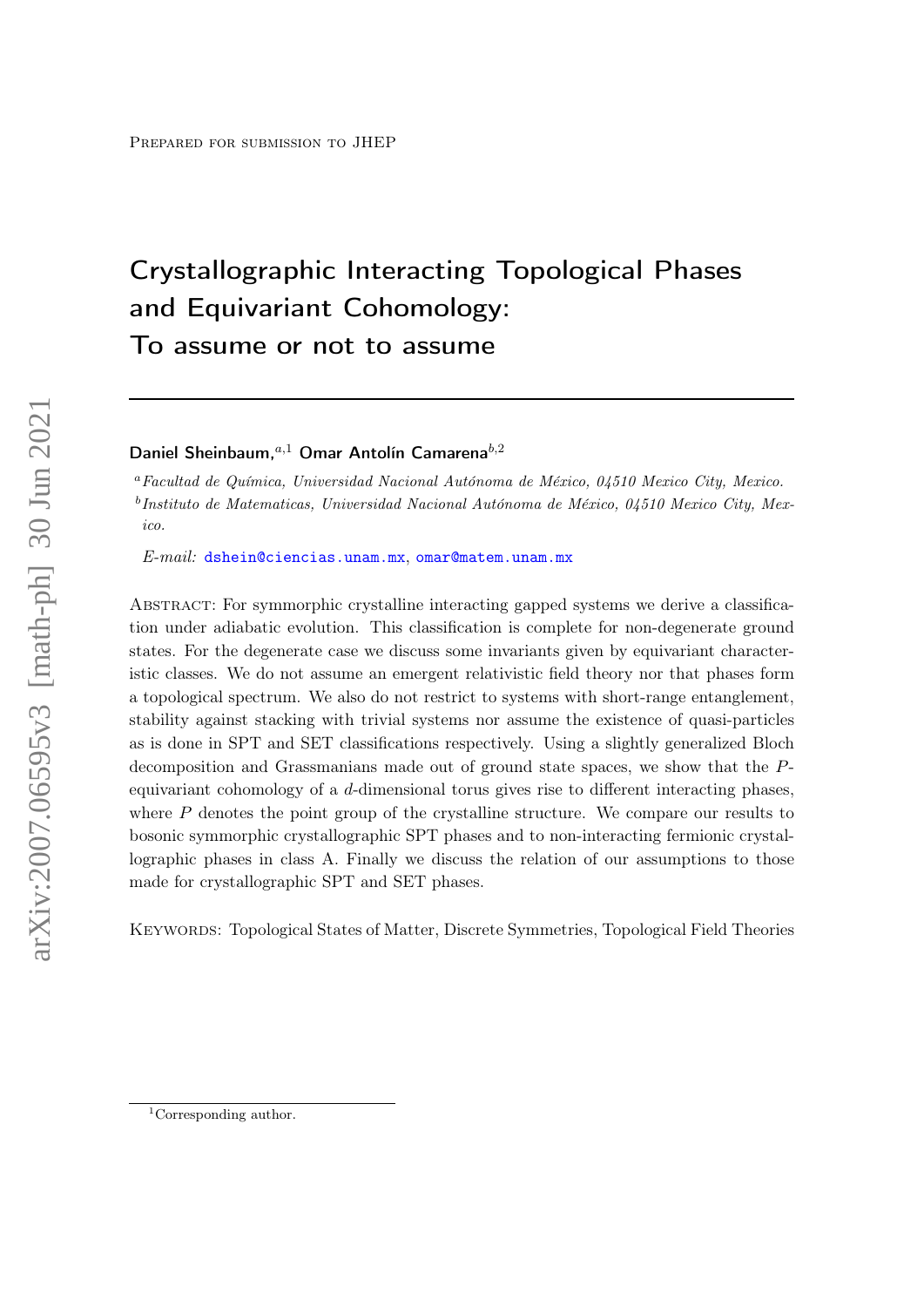# Contents

| 1                | Introduction                                                                                                                                                                                                                                | 1                  |
|------------------|---------------------------------------------------------------------------------------------------------------------------------------------------------------------------------------------------------------------------------------------|--------------------|
| $\bf{2}$         | Translation and Fock space decomposition                                                                                                                                                                                                    | $\bf{2}$           |
| $\boldsymbol{3}$ | Gapped phases and Grassmanians                                                                                                                                                                                                              | 4                  |
| 4                | <b>Crystallographic Interacting Phases</b>                                                                                                                                                                                                  | $\bf{5}$           |
| 5                | $m = 1$ , the non-degenerate case                                                                                                                                                                                                           | $\bf{5}$           |
| 6                | <b>Explicit models</b><br>Warm up, only translations, $d = 2$<br>6.1<br>$P = \mathbb{Z}_2 \times \mathbb{Z}_2, d = 3$<br>6.2<br>Stability of free fermion phases with a single valence band under interacting<br>6.3<br>adiabatic evolution | 8<br>8<br>10<br>12 |
| $7\phantom{.}$   | $m > 1$ , the degenerate case<br>7.1 $C_2$ Bosonic Examples                                                                                                                                                                                 | 12<br>13           |
| 8                | Differences with SPT and SET                                                                                                                                                                                                                | 13                 |
| 9                | Conclusions                                                                                                                                                                                                                                 | 14                 |
|                  | A Translation and Fock space decomposition                                                                                                                                                                                                  | 15                 |
| в                | The non-degenerate case leads to Borel cohomology                                                                                                                                                                                           | 16                 |
| $\mathbf C$      | Equivariant cohomology rings of the 2-torus with $C_2$ point group                                                                                                                                                                          | 17                 |
|                  | D Adiabatic evolution vs Chen, Gu and Wen's Local Unitary Evolution and<br><b>LRE-SRE</b> crossover                                                                                                                                         | 19                 |
|                  | <b>E</b> Dimension and Disorder                                                                                                                                                                                                             | <b>20</b>          |

# <span id="page-1-0"></span>1 Introduction

The role of algebraic topology in the classification of topological phases of matter began with the pioneering work of Thouless et al. [\[1\]](#page-20-1) and Avron et al. [\[2\]](#page-20-2) on the integer quantum Hall effect in the 80's. There was a new surge of interest in topological phases due to the discovery of topological insulators [\[3\]](#page-20-3) in the mid 2000's, culminating in the classification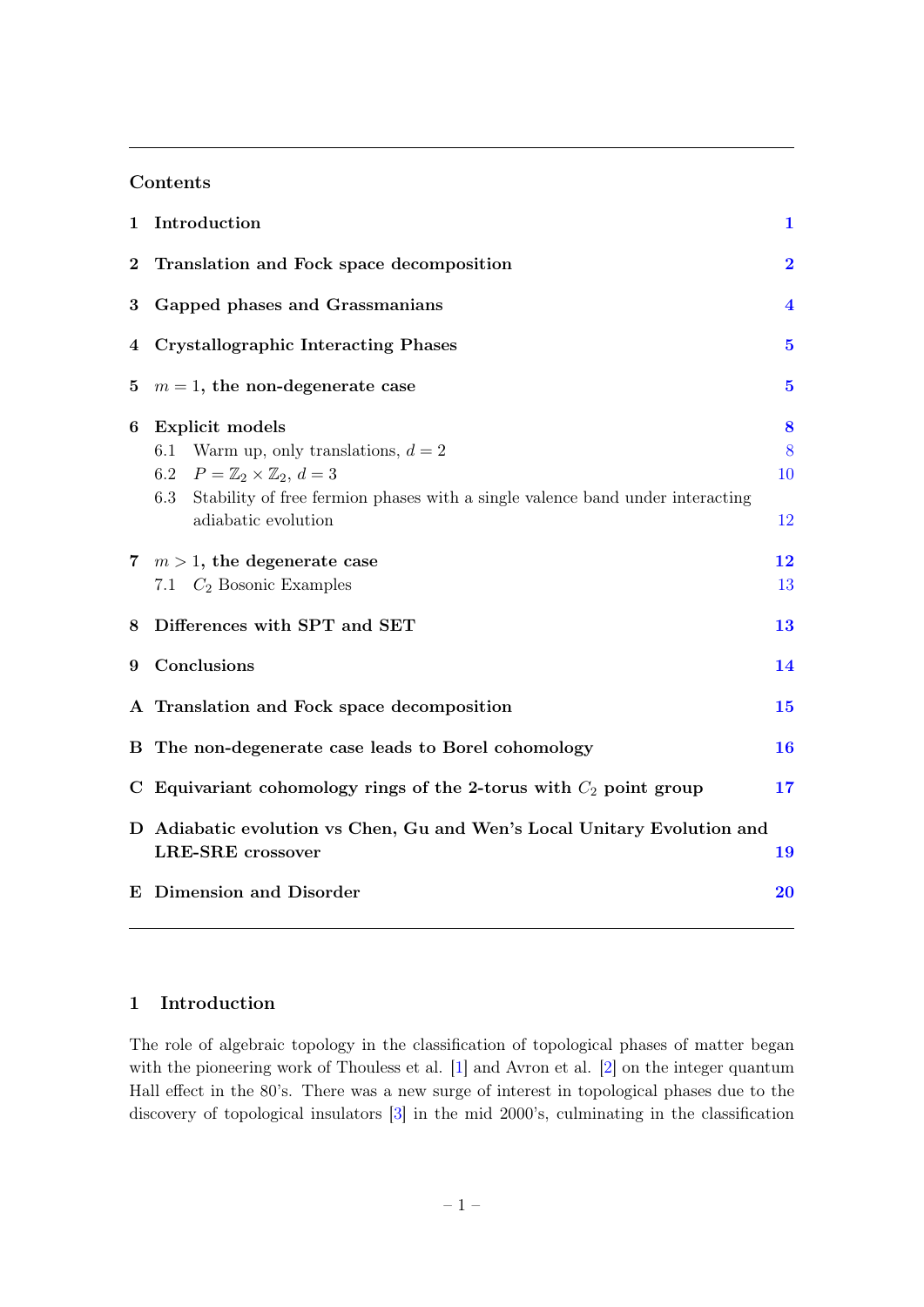for non-interacting fermion systems using characteristic classes  $[4]$ ,  $[5]$  and equivariant Ktheory [\[6\]](#page-20-6),[\[7\]](#page-20-7) which still appears even in the presence of disorder [\[8\]](#page-20-8), [\[9\]](#page-20-9).

Interacting topological phases, on the other hand, have been much harder to analyse, beginning with the work on the fractional quantum Hall effect [\[10\]](#page-20-10), [\[11\]](#page-20-11) and the concept of topological order [\[12\]](#page-20-12). For symmetry protected (SPT) topological phases there are many constructive classifications [\[13\]](#page-20-13), [\[14\]](#page-21-0), [\[15\]](#page-21-1), [\[16\]](#page-21-2), [\[17\]](#page-21-3), [\[18\]](#page-21-4), [\[19\]](#page-21-5) to mention the trendy ones. We refer to these as constructive because they do not derive their classification from first principles, but rather construct their classification either by assuming that there is an effective relativistic extended topological field theory emerging at low energy, or that the set of short-range entangled invertible phases in all dimensions conspire to form a spectrum in the sense of algebraic topology, and there are different possible choices of spectra competing out there in the literature (see [\[20\]](#page-21-6) for a discussion). We will instead derive a classification for symmorphic crystallographic interacting systems under adiabatic evolution [\[21\]](#page-21-7), [\[22\]](#page-21-8) without these added assumptions: neither restricting to short-range entangled systems, nor declaring that phases are stable under stacking with a system in a trivial phase. Using a modest generalization of the Bloch decomposition to the many-body case, we show that different equivariant characteristic classes [\[23\]](#page-21-9) in the cohomology ring  $H_P^*(\mathbb{T}^d;\mathbb{Z})$  give rise to different interacting topological phases for degenerate and non-degenerate ground states. For the non-degenerate case we provide a full classification for symmorphic crystallographic groups given by  $H_P^2(\mathbb{T}^d; \mathbb{Z})$  and compare our results in  $d = 2$  with those of Thorngren and Else  $[19]$  for the analogue SPT systems. Here P denotes the point group of the crystalline structure. We find that every representative of these non-degenerate phases can be adiabatically connected to a non-interacting system with a single valence band. We also compare, in the simplest cases, our non-degenerate fermionic classification to the non-interacting fermionic gapped phases of Shiozaki et al.  $[24]$  classified by equivariant K-theory. Let us mention from the outset that our results do not imply that the published SPT classifications are incorrect as we do not have all of the same starting assumptions. Our calculations can be seen as measuring the effect of removing the assumptions mentioned previously. We discuss in section [8](#page-13-1) some plausible scenarios. Symmetry enriched topological phases (SET) [\[25\]](#page-21-11), [\[26\]](#page-21-12), [\[27\]](#page-21-13) are traditionally classified by their fractionalized quasi-particle excitations (sometimes arising from an emergent relativistic field theory). The classification method for these is completely different from the ones for SPTs. Our derivation applies to both the degenerate and non-degenerate ground state of symmorphic crystalline systems in a unifying manner (but it should be noted that in the degenerate case, the cohomological invariants which are well understood in the algebraic topology literature only allow a partial classification of these phases). However we also do not have the same assumptions as the SET classifications since we do not assume (and hence do not use) the existence of quasi-particle excitations nor an algebraic structure associated to these.

#### <span id="page-2-0"></span>2 Translation and Fock space decomposition

Common physical lore states that there is no Brillouin zone and no generalized single particle picture for interacting systems. We now explain that the same mathematical construction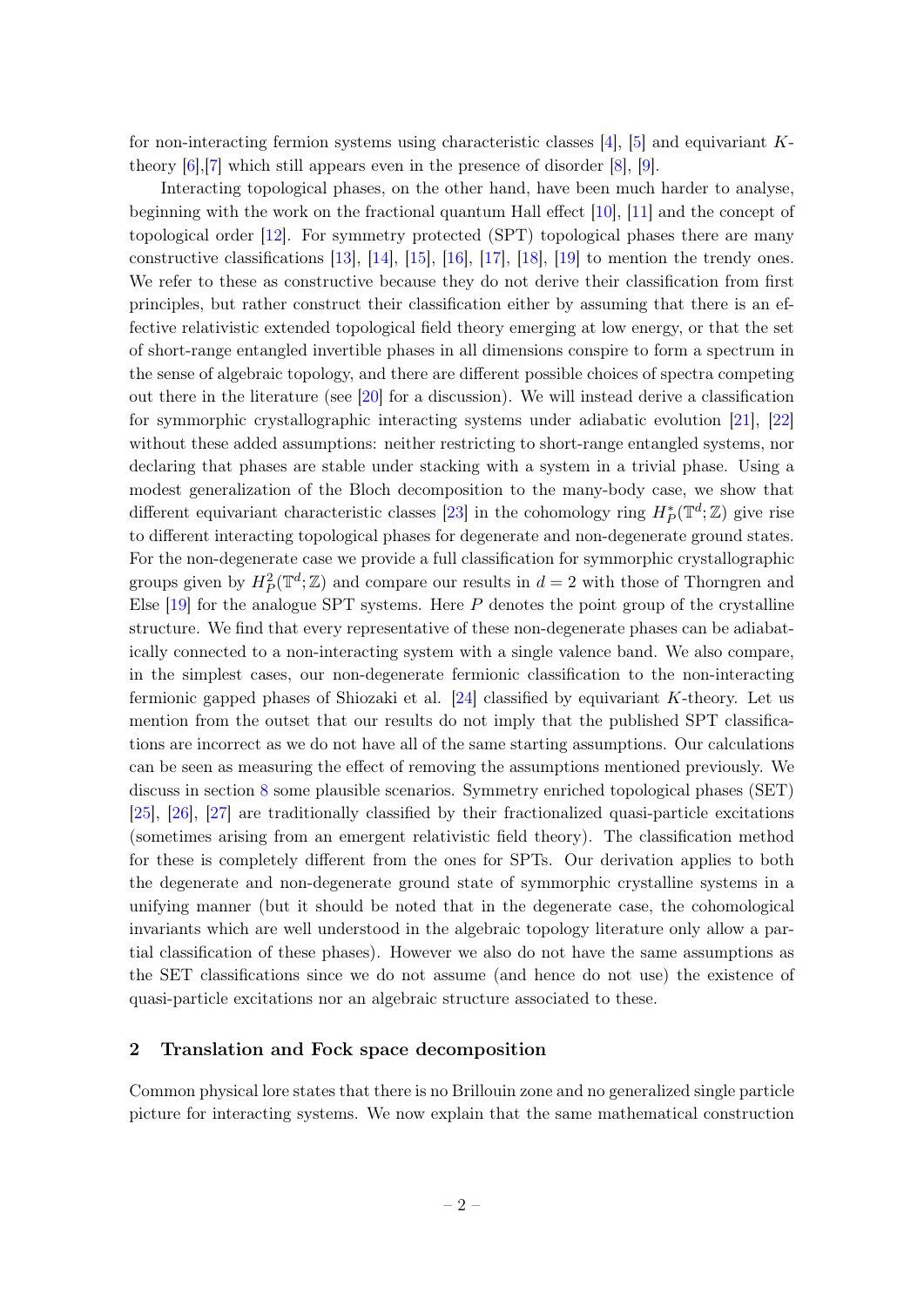of the Brillouin zone used for non-interacting systems can also be used for interacting systems. Consider for continuous systems the one-particle Hilbert space  $L^2(\mathbb{R}^d;W)$ , with W an *n*-dimensional representation of  $\mathfrak{su}(2)$  corresponding to the spin of the particle. We can construct a Fock space  $\mathfrak{F}(L^2(\mathbb{R}^d; W)) = \bigoplus_{n \geq 0} L^2(\mathbb{R}^d; W)^{\otimes n}$  and there are bosonic and fermionic Fock spaces  $\mathfrak{F}_+(L^2(\mathbb{R}^d; W)) = \bigoplus_{n \geq 0} \text{Sym}^n(L^2(\mathbb{R}^d; W))$  and  $\mathfrak{F}_-(L^2(\mathbb{R}^d; W)) =$  $\bigoplus_{n\geq 0} \Lambda^n(L^2(\mathbb{R}^d; W))$  made out of symmetric and antisymmetric wave functions. Let  $\mathfrak{H}^n$ denote either  $Sym^n(L^2(\mathbb{R}^d;W))$  or  $\Lambda^n(L^2(\mathbb{R}^d;W))$ . Since  $\mathbb{Z}^d$  acts on  $\mathbb{R}^d$  by translations, it also acts on  $L^2(\mathbb{R}^d; W)$ , and therefore on  $\mathfrak{H}^n$  diagonally by acting on each factor. Just as in the single particle case  $(n = 1)$  we can perform a Bloch decomposition [\[28\]](#page-21-14) using the dual group  $\widehat{\mathbb{Z}}^d = \text{Hom}(\mathbb{Z}^d, U(1))$  and write it as a *direct integral decomposition*:

$$
\mathfrak{H}^n \simeq \int_{\widehat{\mathbb{Z}}^d}^{\oplus} \mathfrak{H}^n(\vec{k}) d\vec{k} \,. \tag{2.1}
$$

This decomposition can be intuitively thought of as a direct sum of Hilbert spaces, one for each point of  $\hat{\mathbb{Z}}^d \cong \mathbb{T}^d$ , a d-dimensional torus. We call this torus a generalized Brillouin zone, since, though mathematically it is obtained in the same way, its physical interpretation is rather different as  $\vec{k}$  is a many-body crystal momentum. The spaces  $\mathfrak{H}^n(\vec{k})$ are easily defined:

$$
\mathfrak{H}^n(\vec{k}) = \{ \psi \in \mathfrak{H}^n | T_{\vec{a}} \psi = e^{i\vec{k}\cdot\vec{a}} \psi \ \forall \vec{a} \in \mathbb{Z}^d \}
$$
\n
$$
(2.2)
$$

Obtaining this decomposition is as simple as for the single particle case, the only differences being in a few details presented in Appendix [A.](#page-15-0) Note that this is simply a rewriting of the Hilbert space and is completely independent of the Hamiltonian. Now we can repeat the same process for any n and hence decompose the entire Fock space as

$$
\mathfrak{F}_{\pm}(L^2(\mathbb{R}^d;W)) \simeq \int_{\mathbb{T}^d}^{\oplus} \bigoplus_{n \geq 0} \mathfrak{H}^n(\vec{k}) d\vec{k} \,. \tag{2.3}
$$

where, just as one can swap integrals with sums, one can do the same for direct integrals and direct sums. This rewriting of Fock space by itself is not useful; it becomes useful when a many-body Hamiltonian operator  $H$  has interaction terms which are discrete translation invariant (e.g.  $\mathcal{H} = \sum_j (i\nabla_j - e\vec{A}(x_j))^2 + V(x_j) + \sum_{i \neq j} e^2/|x_i - x_j|)$ , with  $\vec{A}(x_j)$ ,  $V(x_j)$ the periodic and magnetic potentials associated to the ions and hence it commutes with the unitary representation U of  $\mathbb{Z}^d$  on  $\mathfrak{F}_{\pm}(L^2(\mathbb{R}^d;W))$ , that is  $[\mathcal{H}, U(\gamma)]=0$  for all  $\gamma \in \mathbb{Z}^d$ . In that case  $H$  can be decomposed ("diagonalized") into a family of operators parametrized by  $\mathbb{T}^d$  and written as:

$$
\mathcal{H} \simeq \int_{\mathbb{T}^d}^{\oplus} \mathcal{H}(\vec{k}) d\vec{k}.\tag{2.4}
$$

The spectrum  $\sigma(\mathcal{H}(\vec{k}))$  varies continuously with  $\vec{k}$ . From the analytical point of view we have not made much progress at solving the many-body problem as the spectral subspaces of  $\mathcal{H}(\vec{k})$  are still many-body wave functions and  $\vec{k}$  is a quantum number behaving like a total momentum of all particles combined. Perhaps this is why this decomposition had been completely dismissed. However, from the topological point of view it is a big gain as we now have the topological space  $\mathbb{T}^d$  to work with.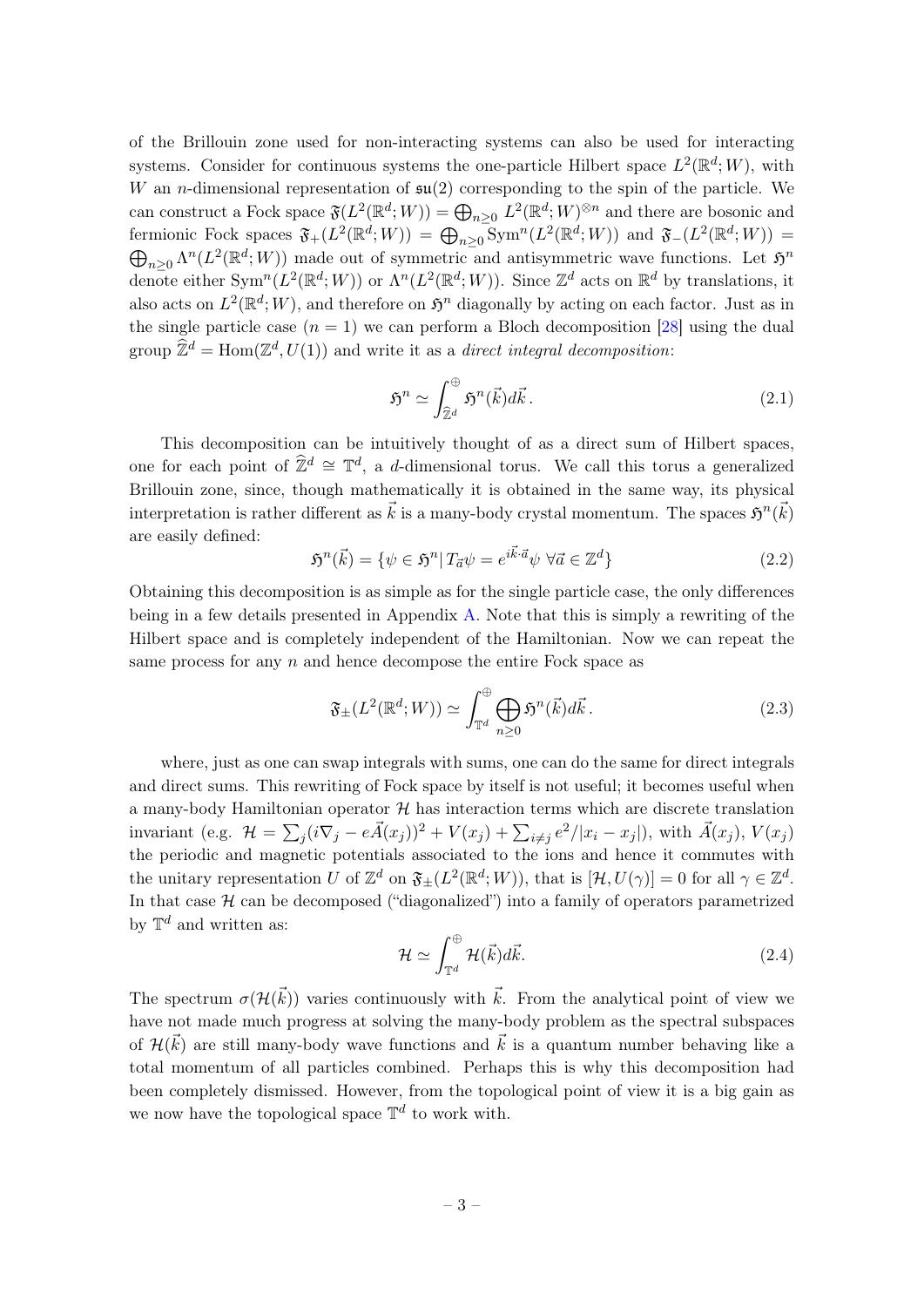#### <span id="page-4-0"></span>3 Gapped phases and Grassmanians

We now assume that the spectrum of the Hamiltonian is gapped: that for some  $\delta > 0$ ,  $\sigma(\mathcal{H}) \cap (0, \delta) = \emptyset$ . Note that there are many examples of Hamiltonians which are not gapped so this is a strong restriction already. Also note that the gapped condition is physically meaningful only in the thermodynamic limit. General theorems [\[29\]](#page-21-15) for direct integral decompositions imply that if a translation invariant H is gapped then  $\mathcal{H}(\vec{k})$  is also gapped except at most for a measure zero set in  $\mathbb{T}^d$ , and such cases are non-generic so without loss of generality we can further restrict to Hamiltonians H such that  $\sigma(\mathcal{H}(\vec{k})) \cap (0,\delta) = \emptyset$  for all  $\vec{k}$ . Thus for each  $\vec{k}$ ,  $\mathcal{H}(\vec{k})$  singles out a subspace  $\mathfrak{G}(\vec{k})$  of  $\mathfrak{F}_{\pm}(\vec{k}) := \bigoplus_{n \geq 0} \mathfrak{H}^n(\vec{k})$  corresponding to the ground state space. Let m be the ground state degeneracy, so dim  $\mathfrak{G}(\vec{k}) = m$ . The set of all *m*-dimensional subspaces of  $\mathfrak{F}_{\pm}(\vec{k})$  can be given a topology making it into a space called a Grassmanian [\[30\]](#page-21-16), denoted by  $\mathcal{G}_m(\mathfrak{F}_{\pm}(\vec{k}))$  and  $\mathfrak{G}(\vec{k})$  is a point in this space.

By Kuiper's theorem [\[31\]](#page-21-17), any bundle of Hilbert spaces is trivial, so the bundle  $\mathfrak{F}_{\pm}(\vec{k})$  is isomorphic to one with no dependence on  $\vec{k}$ , and thus the  $\mathfrak{F}_\pm(\vec{k})$  can be replaced by a fixed Hilbert space  $\mathfrak{H}'$ . We then obtain a continuous function  $\mathbb{T}^d \to \mathcal{G}_m(\mathfrak{H}')$  given by  $\vec{k} \mapsto \mathfrak{G}(\vec{k})$ . Here we have, in a sense, a proto-band theory: a single many-body band corresponding to  $\mathfrak{G}(\vec{k})$ ; however we believe that here is where the resemblance to semi-classical conduction theory [\[32\]](#page-21-18) ends.

Two systems are said to be in the same phase if one can adiabatically evolve one into the other [\[21\]](#page-21-7), [\[22\]](#page-21-8). Here, following [\[2\]](#page-20-2), we shall model adiabatic evolution as a continuous path  $\mathcal{H}(s)$ ,  $s \in [0, 1]$  of gapped Hamiltonians such that  $\mathcal{H}(0) = \mathcal{H}_0$  and  $\mathcal{H}(1) = \mathcal{H}_1$ . This homotopy model has limitations which have been discussed in [\[22\]](#page-21-8), [\[33\]](#page-21-19). Also note that published SPT classifications only look at adiabatic paths which come from a local unitary evolution defined by Chen, Gu and Wen [\[34\]](#page-21-20). We do not restrict ourselves to such paths (see Appendix [D](#page-19-0) for a discussion). Thus, we are interested in homotopy classes of ground state space maps  $\mathbb{T}^d \to \mathcal{G}_m(\mathfrak{H}')$ :

$$
[\mathbb{T}^d, \mathcal{G}_m(\mathfrak{H}')] \cong \text{Vect}^m(\mathbb{T}^d),\tag{3.1}
$$

where  $\mathsf{Vect}^m(\mathbb{T}^d)$  is the set of isomorphism classes of m-dimensional vector bundles on the torus. This last equivalence comes from the fact that the homotopy type of  $\mathcal{G}_m(\mathfrak{H}')$  is that of the classifying space for vector bundles,  $BGL(m)$  [\[30\]](#page-21-16). This means that we can associate to each Hamiltonian an m-dimensional vector bundle made out of the ground state space over the generalized Brillouin zone. Thus far we have only enforced that our Hamiltonians be gapped and  $\mathbb{Z}^d$ -invariant, is there any difference at this level between bosons and fermions? No. The homotopy type of  $\mathcal{G}_m(\mathfrak{H}')$  by definition does not care if the Hilbert space inside the parenthesis is fermionic, bosonic, one particle or many particle, so long as its complex and has a countable orthonormal basis [\[30\]](#page-21-16) which all of the above fulfil. So, is there any way to differentiate between bosons and fermions? The distinction is captured by further imposing on physical grounds that Hamiltonians of fermionic systems must have fermion parity symmetry  $(-1)^F$  i.e.  $[\mathcal{H},(-1)^F] = 0$ , and we have

$$
[\mathbb{T}^d, \mathcal{G}_m(\mathfrak{H}')]_{\mathbb{Z}_2^F} \cong \text{Vect}_{\mathbb{Z}_2^F}^m(\mathbb{T}^d),\tag{3.2}
$$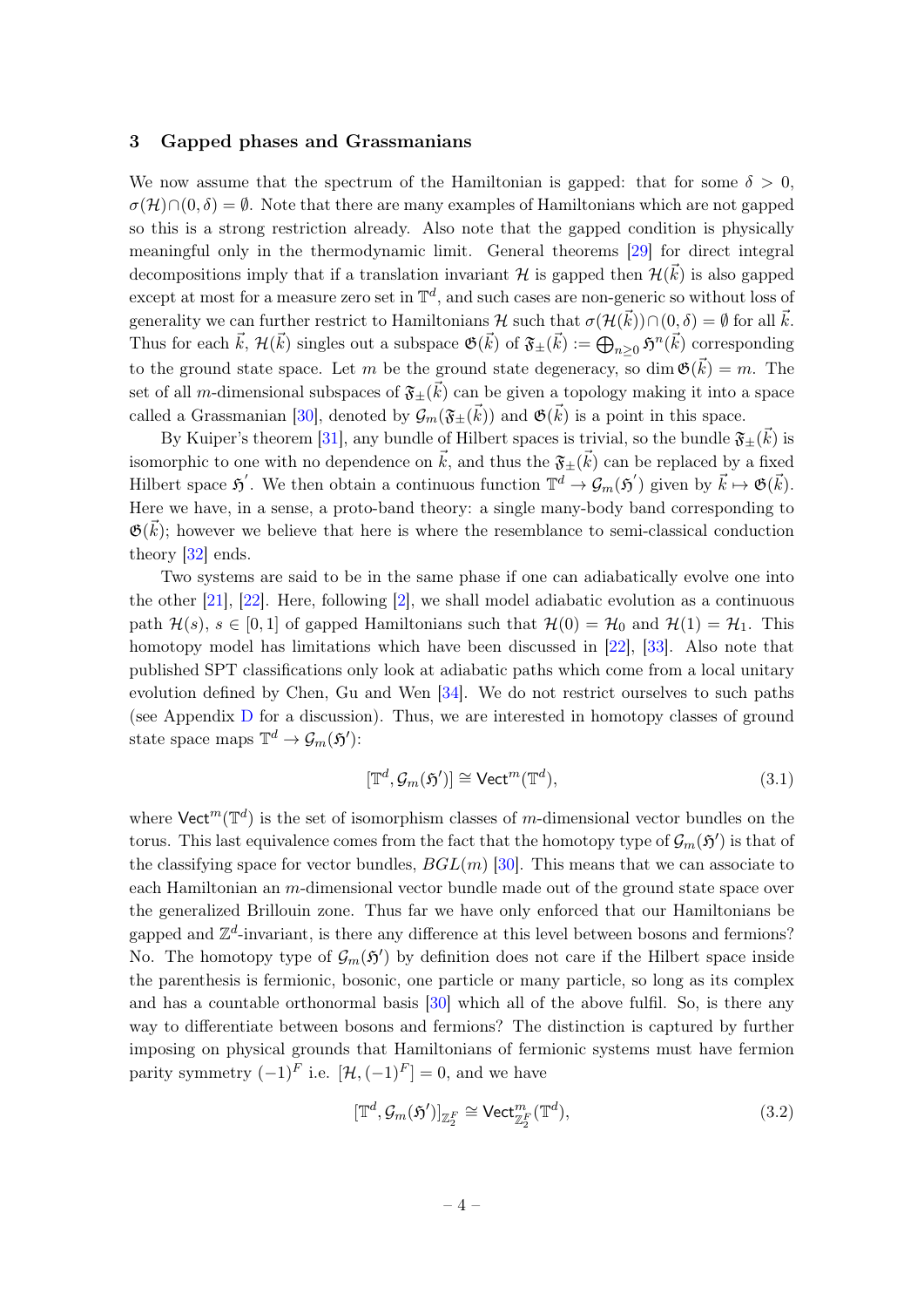where  $\mathbb{Z}_2^F$  is generated by  $(-1)^F$ , which acts trivially on  $\mathbb{T}^d$  but not on  $\mathcal{G}_m(\mathfrak{H}')$ ; and Vect<sup>m</sup><sub> $\mathbb{Z}_2^F$ </sub> ( $\mathbb{T}^d$ ) denotes isomorphism classes of  $\mathbb{Z}_2^F$ -equivariant vector bundles on the torus. Fermion parity plays a more prominent role when combined with time-reversal and charge conjugation symmetry but we shall leave such combinations for future work.

#### <span id="page-5-0"></span>4 Crystallographic Interacting Phases

Let us now assume that our Hamiltonian commutes with a crystallographic symmetry group G, containing  $\mathbb{Z}^d$  and also the point group P, of allowed reflections and rotations. Here there are two important types of  $G$ , symmorphic and non-symmorphic [\[6\]](#page-20-6), [\[28\]](#page-21-14). For now we shall only handle symmorphic groups, which means that  $G$  is a semi-direct product  $G = \mathbb{Z}^d \rtimes P$ . In this case, there is a canonical P-action on the ground state bundle [\[28\]](#page-21-14). We are interested in adiabatic evolutions which preserve the extra symmetry given by  $P$ , so our phases will be described by

$$
[\mathbb{T}^d, \mathcal{G}_m(\mathfrak{H}')]_P \cong \text{Vect}_P^m(\mathbb{T}^d). \tag{4.1}
$$

For fermions we instead have to consider a generalized symmetry group  $G_F$  defined via a group extension [\[35\]](#page-21-21), [\[19\]](#page-21-5)

$$
1 \to \mathbb{Z}_2^F \to G_F \to G \to 1,\tag{4.2}
$$

as these symmetries may combine non-trivially with fermion parity. Again, we only handle the symmorphic case in which  $G_F = \mathbb{Z}^d \rtimes P_F$ , where  $P_F$  is given by an extension,

$$
1 \to \mathbb{Z}_2^F \to P_F \to P \to 1. \tag{4.3}
$$

Under these assumptions our phases will be given by:

$$
[\mathbb{T}^d, \mathcal{G}_m(\mathfrak{H}')]_{P_F} \cong \text{Vect}_{P_F}^m(\mathbb{T}^d). \tag{4.4}
$$

#### <span id="page-5-1"></span>5  $m = 1$ , the non-degenerate case

For  $m = 1$ , the non-degenerate case, our Grassmanian is homotopy equivalent to  $BU(1) \simeq$  $\mathbb{C}P^{\infty}$ , the infinite dimensional complex projective space which is an Eilenberg-Maclane space  $K(\mathbb{Z}, 2)$ , and is the classifying space of the ordinary cohomology group  $H^2$  [\[36\]](#page-21-22). Hence for non-degenerate symmorphic crystallographic interacting phases we have (see Appendix [B](#page-16-0) for details)

$$
[\mathbb{T}^d, \mathcal{G}_1(\mathfrak{H}')]_P \cong H^2_P(\mathbb{T}^d; \mathbb{Z})
$$
\n(5.1)

for bosons and for fermions it is  $H^2_{P_F}(\mathbb{T}^d;\mathbb{Z})$ . We remark that this isomorphism is only as a set, as the group addition does not correspond to the so called stacking operation. Nonetheless this outcome is sufficient to know all possible non-degenerate crystalline phases and to distinguish among them, and is, in that sense, complete. Ideally we would take as an example some many-body Hamiltonian with interaction terms and find the equivariant Chern classes of its ground state bundle. Unfortunately this would likely involve solving the interacting many-body problem and we were unable to find exact solutions in the literature to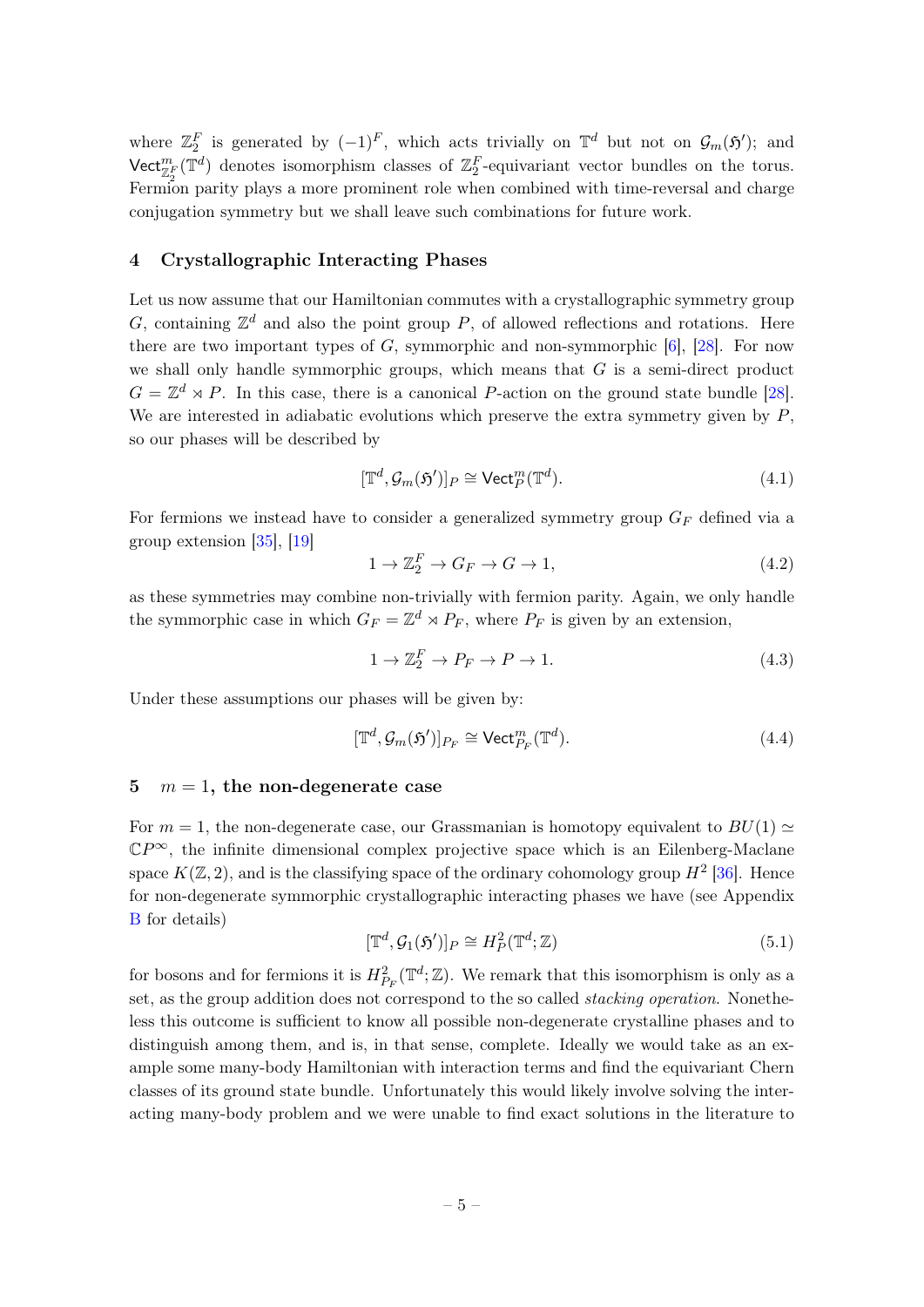compute to which phase they belong to. We also note that the only method we are aware of for constructing interacting toy models, the so called Haldane's pseudo-potentials [\[37\]](#page-21-23) requires one to place the particles on a cylinder or sphere and it seems non-trivial to adapt our generalized Bloch decomposition to such cases. Instead here we start at the opposite end and present all possible bosonic phases for  $m = 1, d = 2$  symmorphic wallpaper groups. To gain some perspective on the results presented below we note that this is analogous to employing the fundamental theorem of algebra to conclude how many roots a given polynomial has. The theorem does not tell one which numbers are roots of a given polynomial, it only tells us that there are  $n$  for a degree  $n$  polynomial. Similarly, our algebraic methods yield all symmorphic crystalline phases for  $m = 1$  stable under adiabatic evolution with interections that do not break symmetry, gap nor non-degeneracy but it does not say anything about which Hamiltonians are representatives of these phases. Nevertheless we show there are physical representatives of all of these phases in section [6.](#page-8-0)

These groups were previously computed by Gomi [\[28\]](#page-21-14). To compare to the SPT literature, we picked the work of Thorngren and Else [\[19\]](#page-21-5), where they discuss how their approach considers both the group cohomology and cobordism crystallographic SPTs. They obtain in general the group  $H^{2+d}(G;\mathbb{Z})$ , corresponding to group cohomology [\[35\]](#page-21-21) and  $G = \mathbb{Z}^d \rtimes P$ is again the full crystallographic group. In Table [1](#page-6-0) we compare to their  $d = 2$  case.

| G    | $\boldsymbol{P}$ | $H^2_P(\mathbb{T}^2;\mathbb{Z})$                     | $H^4(G;\mathbb{Z})$                  |
|------|------------------|------------------------------------------------------|--------------------------------------|
| р2   | $\mathbb{Z}_2$   | $\mathbb{Z}\oplus\mathbb{Z}_2^3$                     | $\mathbb{Z}_2^4$                     |
| p3   | $\mathbb{Z}_3$   | $\mathbb{Z}\oplus\mathbb{Z}_3^2$                     | $\mathbb{Z}_3^3$                     |
| p4   | $\mathbb{Z}_4$   | $\mathbb{Z} \oplus \mathbb{Z}_2 \oplus \mathbb{Z}_4$ | $\mathbb{Z}_2\oplus\mathbb{Z}_4^2$   |
| p6   | $\mathbb{Z}_6$   | $\mathbb{Z} \oplus \mathbb{Z}_6$                     | $\mathbb{Z}_2^2\oplus\mathbb{Z}_3^2$ |
| рm   | $\mathbb{Z}_2$   | $\mathbb{Z}_2^2$                                     | $\mathbb{Z}_2^2$                     |
| cm   | $\mathbb{Z}_2$   | $\mathbb{Z}_2$                                       | $\mathbb{Z}_2$                       |
| pmm  | $D_2$            | $\mathbb{Z}_2^4$                                     | $\mathbb{Z}_2^8$                     |
| cmm  | $D_2$            | $\mathbb{Z}_2^3$                                     | $\mathbb{Z}_2^5$                     |
| p31m | $D_3$            | $\mathbb{Z}_2$                                       | $\mathbb{Z}_2\oplus\mathbb{Z}_3$     |
| p3m1 | $D_3$            | $\mathbb{Z}_2\oplus\mathbb{Z}_3$                     | $\mathbb{Z}_2$                       |
| p4m  | $D_4$            | $\mathbb{Z}_2^3$                                     | $\mathbb{Z}_2^6$                     |
| p6m  | $D_6$            | $\mathbb{Z}_2^2$                                     | $\mathbb{Z}_2^4$                     |

<span id="page-6-0"></span>**Table 1.**  $m = 1, d = 2$  bosonic symmorphic crystallographic phases  $(H_P^2(\mathbb{T}^2; \mathbb{Z}))$  vs  $d = 2$  bosonic symmorphic crystallographic SPT phases  $(H^4(G; \mathbb{Z}))$ . Input taken from [\[28\]](#page-21-14) and [\[19\]](#page-21-5).

It turns out that  $H^2_P(\mathbb{T}^2;\mathbb{Z})$  is isomorphic to the second cohomology group of the *reciprocal group* of the total symmetry group  $G$ , i.e., the group  $G^*$  generated by the point group together with translations in the reciprocal lattice (see Appendix [C\)](#page-17-0) and, because of the difference in degree and the difference between  $G$  and  $G^*$ , in general these two should yield different results. However for pm and cm the number of phases is the same. For p2, p3,  $p4$ ,  $p6$  and  $p3m1$  our  $m = 1$ ,  $d = 2$  has more phases than the SPTs found by Thorngren and Else whereas for pmm and cmm, p4m, p6m and p31m there are more SPT phases. Where there is a difference between our results and the SPT results it is clearly due to us having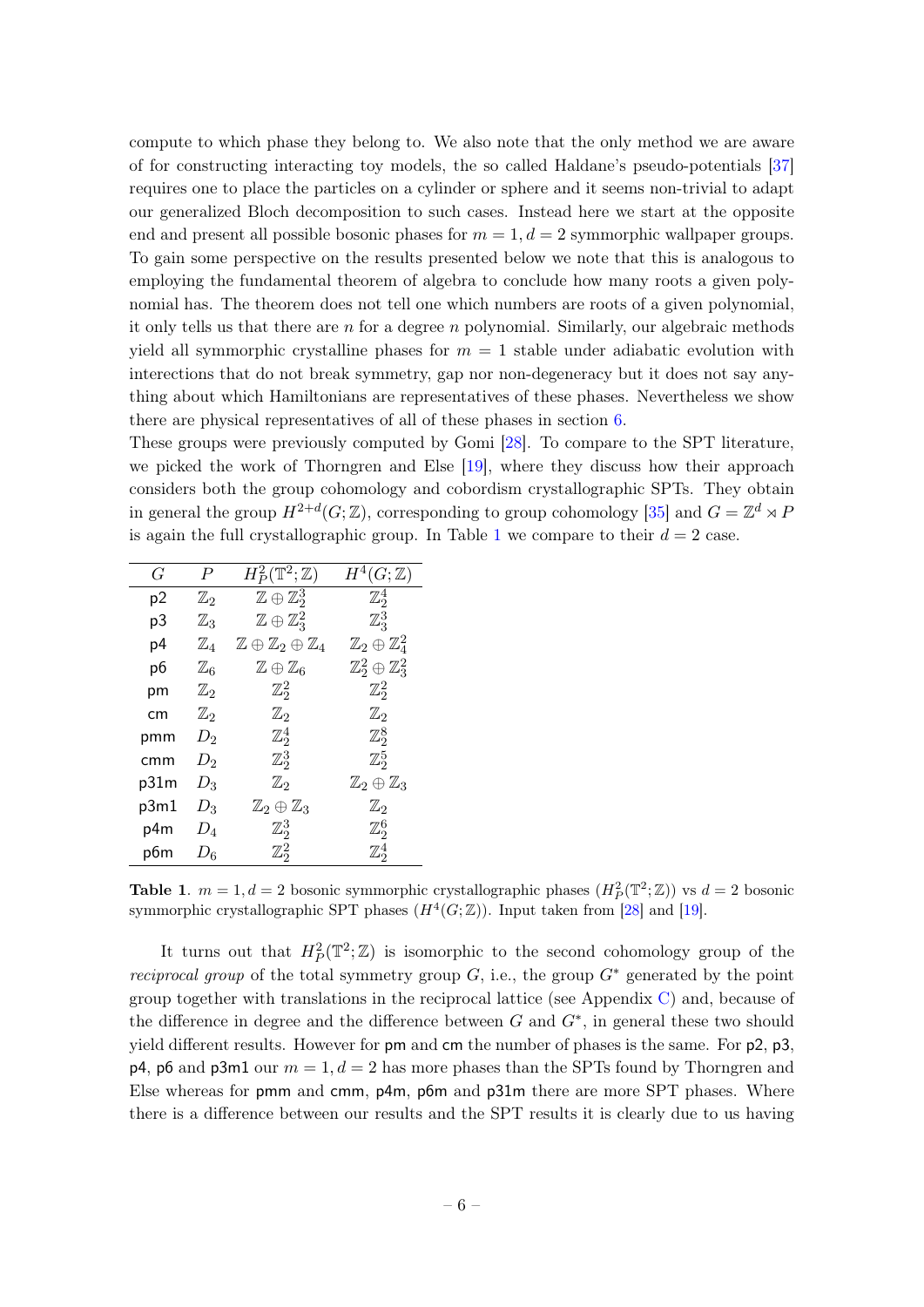made fewer assumptions: but whether it is solely due to not having imposed short-range entanglement or stability under stacking with the trivial phase, or whether it is due to a true physical difference between emergent relativistic topological field theories and gapped topological phases, remains an interesting open question.

Notice that neither having more nor fewer phases than in the SPT classification should be surprising. For example, if the difference in results were due to us not assuming stability under the so-called stacking operation with a trivial phase, then we may see more phases consisting of fragile crystalline topological phases [\[38\]](#page-21-24), which are robust under adiabatic evolution to interacting systems [\[39\]](#page-21-25). On the other hand, if the difference also lies in the short-range entanglement condition, it may also happen that we see fewer phases: two distinct SPT phases, one of which only arises in interacting systems, which by virtue of being distinct are not connected by adiabatic evolution through short-range entangled states, could nevertheless be connected by unconstrained adiabatic evolution —such SPT phases would merge into a single phase in our classification.

We now compare our result with non-interacting phases. It is well known that there are no non-interacting topological phases for bosonic systems. As we shall show in section [6,](#page-8-0) every non-degenerate interacting fermionic system can be adiabatically evolved to a free fermion system. However, as we show below, not every free fermion topological phase is stable under adiabatically evolving through interactions. On the other hand non-interacting fermionic phases stabilized under stacking are classified by twisted equivariant K-theory [\[7\]](#page-20-7), [\[6\]](#page-20-6), [\[24\]](#page-21-10). Therefore, our interacting phases are not necessarily a subset of these since we can also capture fragile phases [\[38\]](#page-21-24) which are stable under such adiabatic evolution. We consider the simplest case where  $P_F = P \times \mathbb{Z}_2^F$ , which leaves out some interesting purely fermionic phases, and compare  $H^2_{P\times\mathbb{Z}_2^F}(\mathbb{T}^2;\mathbb{Z})$  with those of Shiozaki et al. [\[24\]](#page-21-10), which use the K-group  $\bar{K}_{P}^{0}(\mathbb{T}^{2})$ , those being the symmorphic ones in class  $A^{-1}$  $A^{-1}$  $A^{-1}$ . As reflections may interact non-trivially with  $\mathbb{Z}_2^F$ , we only consider groups without reflections, i.e. p2, p3, p4 and p6 as a more sensible comparison. We compare them in Table [2:](#page-7-1)

| $\mathcal{L}$ | $\overline{P}$          | $H^2_P(\mathbb{T}^2;\mathbb{Z})$                     | $\bar{K}_{P}^{0}(\mathbb{T}^{2})$ |
|---------------|-------------------------|------------------------------------------------------|-----------------------------------|
|               | p2 $\mathbb{Z}_2$       | $\mathbb{Z}\oplus\mathbb{Z}_2^3$                     | $\mathbb{Z}^5$                    |
|               | $p3 \quad \mathbb{Z}_3$ | $\mathbb{Z}\oplus\mathbb{Z}_3^2$                     | $\mathbb{Z}^7$                    |
| p4            | 'Za                     | $\mathbb{Z} \oplus \mathbb{Z}_2 \oplus \mathbb{Z}_4$ | $\mathbb{Z}^8$                    |
|               | $p6 \quad \mathbb{Z}_6$ | $\mathbb{Z} \oplus \mathbb{Z}_6$                     | $\mathbb{Z}^{9}$                  |

<span id="page-7-1"></span>**Table 2.**  $m = 1, d = 2$  fermionic symmorphic crystallographic phases  $(H_P^2(\mathbb{T}^2; \mathbb{Z}))$  without the  $\mathbb{Z}_2^F$  parity index vs  $d=2$  symmorphic crystallographic non-interacting fermionic phases  $(\bar{K}_P^0(\mathbb{T}^2))$ . Symmetry groups are those without reflections i.e. p2, p3, p4 and p6. We have removed the non-physical virtual dimension  $\mathbb{Z}$ -factor included in [\[24\]](#page-21-10). For these groups there are many more non-interacting phases than interacting ones. Input taken from [\[28\]](#page-21-14) and [\[24\]](#page-21-10).

<span id="page-7-0"></span><sup>&</sup>lt;sup>1</sup>By  $\bar{K}_P^0(\mathbb{T}^d)$  we mean the kernel of the homomorphism  $K_P^0(\mathbb{T}^d) \to K^0(\cdot)$ . This is because [\[24\]](#page-21-10) includes the virtual dimension of the bundle, which has no physical interpretation. This is tantamount to removing a Z factor.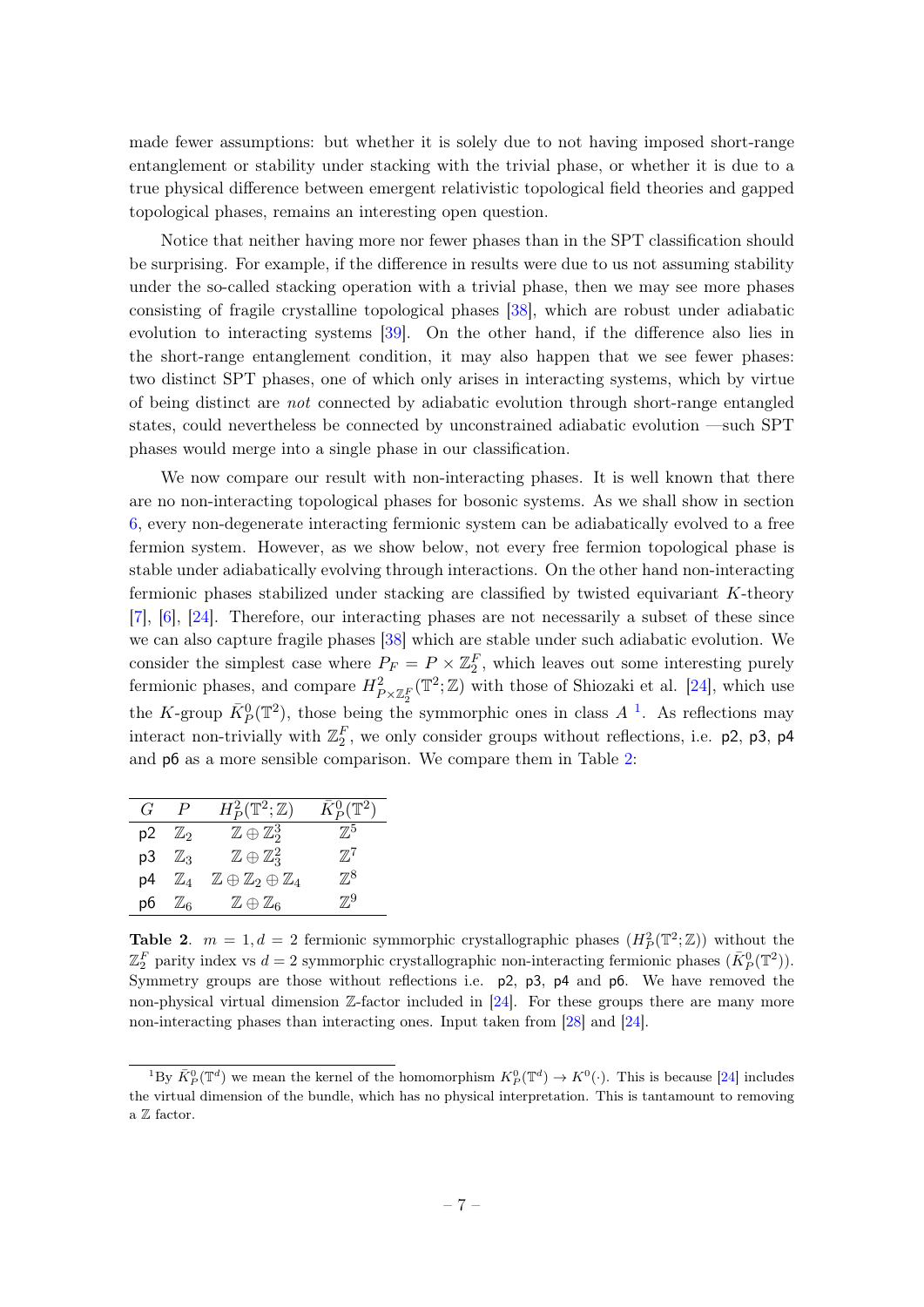We note that the case  $P_F = P \times \mathbb{Z}_2^F$  for  $m = 1$  yields

$$
H_{P_F}^2(\mathbb{T}^2; \mathbb{Z}) \approx H_P^2(\mathbb{T}^2; \mathbb{Z}) \oplus \mathbb{Z}_2^F
$$
\n(5.2)

which essentially gives the same classes as bosons except for the parity factor, which we do not include in Table [2.](#page-7-1) We find that there are far more non-interacting phases than interacting ones for these groups, indicating that many non-interacting phases can be connected by adiabatic evolution through interacting states.

## <span id="page-8-0"></span>6 Explicit models

The purpose of the present section is to provide physical examples of systems which have non-zero invariants over the generalized Brillouin zone i.e. which correspond to a non-trivial topological phase in  $H_P^2(\mathbb{T}^d; \mathbb{Z})$ .

#### <span id="page-8-1"></span>6.1 Warm up, only translations,  $d = 2$

Consider a system of n non-interacting particles (let us ignore fermionic indistinguishability for simplicity) in  $d = 2$  i.e. the Hamiltonian is of the form:

<span id="page-8-2"></span>
$$
\mathcal{H} = \sum_{i=1}^{n} \mathcal{L}_i \otimes \bigotimes_{j \neq i} I_j,\tag{6.1}
$$

with  $\mathcal{L}_i = \mathcal{L}$  the same single particle Hamiltonian. Furthermore let us consider a single particle Hamiltonian  $\mathcal L$  which, by itself, has a non-trivial Chern number over the single particle Brillouin zone, which we denote as  $\mathbb{T}_i^2$ , where the *i* indicates the single particle Brillouin zone corresponding to the ith-particle. We shall prove that this non-interacting many-body system has a non-trivial Chern number over the generalized Brillouin zone, namely, it will be the same as the Chern number of the single particle wave function. The ground state of H is a tensor product of states  $\Psi = \bigotimes_i^n \psi_i$ . Let us assume for simplicity that the single particle Hamiltonian  $\mathcal L$  has only one energy band  $E_1(\vec{k})$  below the Fermi energy  $E_F$  with corresponding eigenfunction  $\psi_1(\vec{k})$  and that our system is gapped. Then we know from the single particle picture that each  $\psi_i$  will be a distribution over the  $\psi_1$ :

$$
\Psi \simeq \bigotimes_{i=1}^{n} \left[ \int_{\mathbb{T}_i^2}^{\oplus} \psi_{1,i}(\vec{k}_i) d\vec{k}_i \right]
$$

$$
\simeq \int_{\mathbb{T}^{2n}}^{\oplus} \left( \bigotimes_{i=1}^{n} \psi_{1,i}(\vec{k}_i) \right) \Box_i d\vec{k}_i, \tag{6.2}
$$

where we have used the distributive property to rewrite the tensor product as a direct integral over the product of the single-particle Brillouin zones.

We now wish to rewrite  $\Psi$  in terms of the generalized Bloch decomposition, where each  $\vec{k}$  in the generalized Brillouin zone is, in this case, a sum over the  $\vec{k}_i$ 's i.e.  $\vec{k} = \sum_{i=1}^n \vec{k}_i$ . So,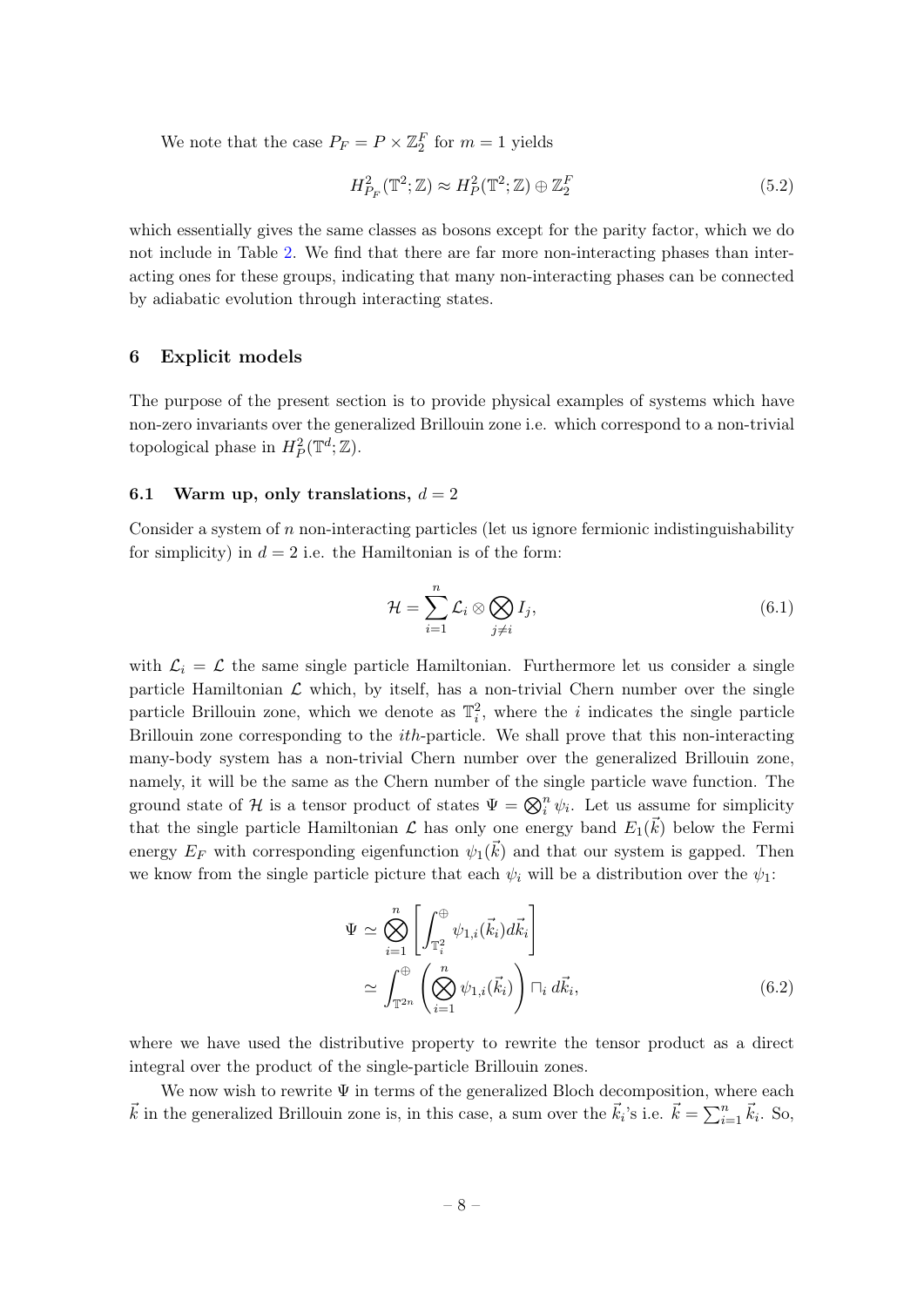by rewriting, say,  $\vec{k}_n$  in terms of  $\vec{k}$  we can perform the following decomposition:

$$
\Psi \simeq \int_{\mathbb{T}^2}^{\oplus} \Psi(\vec{k}) d\vec{k}, \qquad (6.3)
$$

$$
\Psi(\vec{k}) = \int_{\mathbb{T}^{2(n-1)}}^{\oplus} \bigotimes_{i=1}^{n-1} \psi_{1,i}(\vec{k}_i) \otimes \psi_{1,n}\left(\vec{k} - \sum_{i=1}^{n-1} \vec{k}_i\right) \sqcap_i d\vec{k}_i.
$$
 (6.4)

We can therefore compute the many-body Chern number of  $\Psi(\vec{k})$  using the Berry connection:

$$
A_{\rho}(\vec{k}) = -i \int_{\mathbb{B}^n} \Psi^*(\vec{k}) \frac{\partial}{\partial k_{\rho}} \Psi(\vec{k}) \sqcap_j d\vec{x}_j
$$
  
=  $-i \int_{\mathbb{B}^n} \int_{\mathbb{T}^{2(n-1)}} \left( \prod_{i=1}^{n-1} |\psi_{1,i}(\vec{k}_i)|^2 \right) \psi_{1,n}^*(\vec{k} - \sum_{i=1}^{n-1} \vec{k}_i) \frac{\partial}{\partial k_{\rho}} \psi_{1,n}(\vec{k} - \sum_{i=1}^{n-1} \vec{k}_i) \sqcap_i d\vec{k}_i \sqcap_j d\vec{x}_j$ 

and curvature

$$
F_{\sigma\rho}(\vec{k}) = \frac{\partial A_{\sigma}(\vec{k})}{\partial k_{\rho}} - \frac{\partial A_{\rho}(\vec{k})}{\partial k_{\sigma}} = i \int_{\mathbb{B}^{n}} \frac{\partial \Psi^{*}(\vec{k})}{\partial k_{\sigma}} \frac{\partial \Psi(\vec{k})}{\partial k_{\rho}} - \frac{\partial \Psi^{*}(\vec{k})}{\partial k_{\rho}} \frac{\partial \Psi(\vec{k})}{\partial k_{\sigma}} \Box_{j} d\vec{x}_{j} = i \int_{\mathbb{B}^{n}} \int_{\mathbb{T}^{2(n-1)}} \left( \prod_{i=1}^{n-1} |\psi_{1,i}(\vec{k}_{i})|^{2} \right) \left( \frac{\partial}{\partial k_{\sigma}} \psi_{1,n}^{*} \left( \vec{k} - \sum_{i=1}^{n-1} \vec{k}_{i} \right) \frac{\partial}{\partial k_{\rho}} \psi_{1,n} \left( \vec{k} - \sum_{i=1}^{n-1} \vec{k}_{i} \right) \right) - \frac{\partial}{\partial k_{\rho}} \psi_{1,n}^{*} \left( \vec{k} - \sum_{i=1}^{n-1} \vec{k}_{i} \right) \frac{\partial}{\partial k_{\sigma}} \psi_{1,n} \left( \vec{k} - \sum_{i=1}^{n-1} \vec{k}_{i} \right) \right) \Box_{i} d\vec{k}_{i} \Box_{j} d\vec{x}_{j},
$$

with  $\mathbb{B}^n$  the product of n fundamental regions  $\mathbb{B}$ . Thus the many-body Chern number is simply:

$$
\sigma_{xy} = \frac{-i}{2\pi} \int_{\mathbb{T}^2} F_{xy} d\vec{k} \tag{6.5}
$$

Putting all the integrals in the  $\vec{k}$ 's together, we have an integral over  $\mathbb{T}^{2(n-1)} \times \mathbb{T}^2$ . The main difficulty in performing the integral are the arguments of the form  $\vec{k} - \sum_{i=1}^{n-1} \vec{k}_i$ . We can perform a trick, using the automorphism g of  $\mathbb{T}^{2(n-1)} \times \mathbb{T}^2$  which maps

$$
(\vec{k}_1, ..., \vec{k}_{n-1}, \vec{k}) \mapsto (\vec{k}_1, ..., \vec{k}_{n-1}, \vec{k} - \sum_{i=1}^{n-1} \vec{k}_i),
$$
\n(6.6)

whose Jacobian  $Dg$  has det  $Dg = 1$ . Thus, our integral is equivalent to one under the image of  $g^{-1}$ , which transforms the arguments  $\vec{k} - \sum_{i=1}^{n-1} \vec{k}_i$  into  $\vec{k}$ . Now we can perform the integral first with respect to the  $\vec{k}_i$ 's and then with respect to  $\vec{k}$ . The first integral is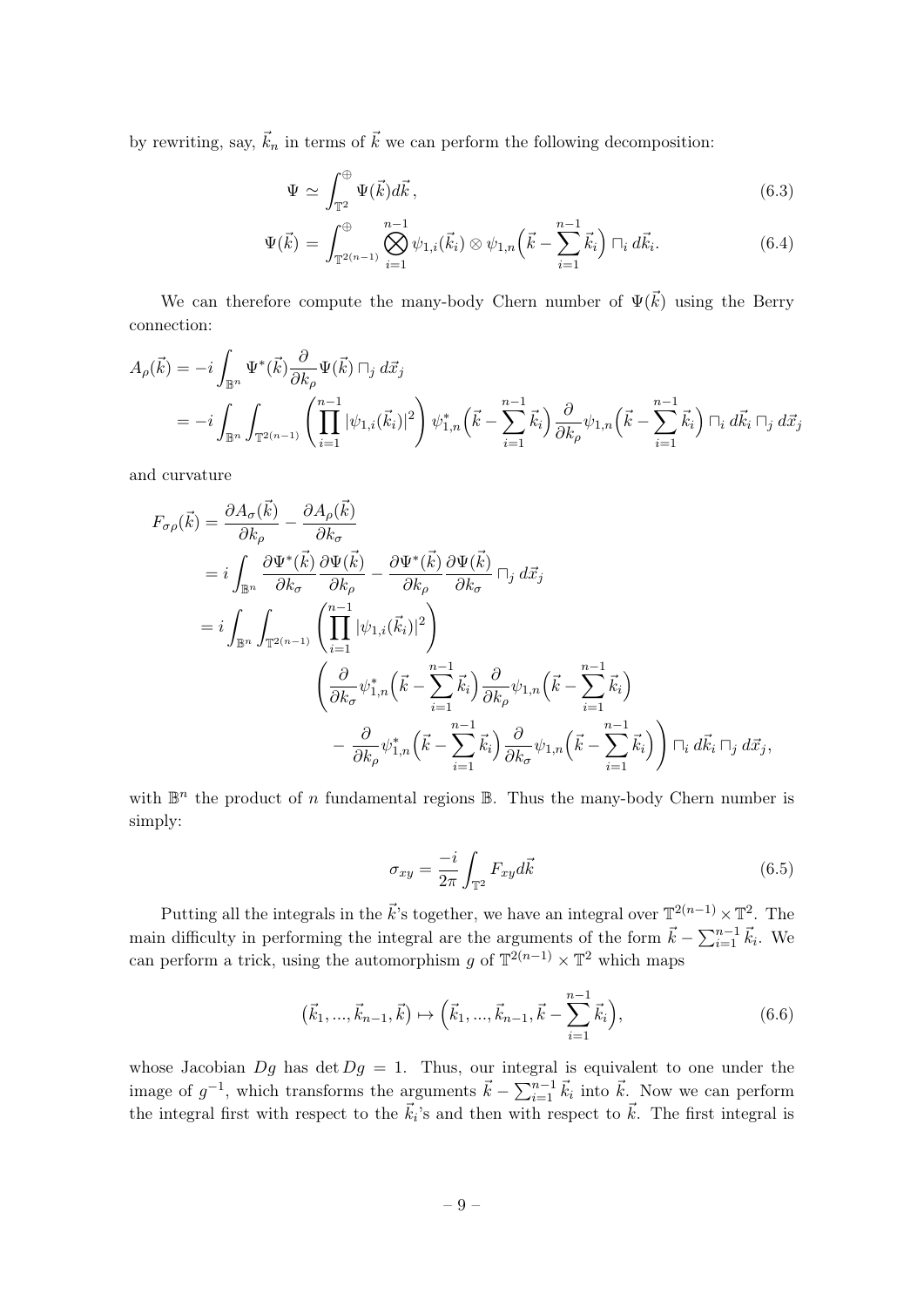equal to the product of the norms of the wave functions  $\psi_{1,i}$ , which are normalized to 1. The second one is simply equal to the single-particle Chern number  $\sigma_{xy}^s$ , hence

$$
\sigma_{xy} = \sigma_{xy}^s. \tag{6.7}
$$

We have thus constructed a model (a non-interacting one) where the many-body Chern number over the generalized Brillouin zone has a physical interpretation and can be nonzero in  $H^2(\mathbb{T}^2;\mathbb{Z})$ , namely the same one as the Chern number constructed from the single particle Brillouin zone, i.e. the conductance  $\sigma_{xy}^s$  of the system and its class in  $H^2(\mathbb{T}_i^2;\mathbb{Z})$ . However, we can conclude something stronger. The derivation in the previous sections implies that the many-body Chern number will be the same even if we adiabatically evolve the system via including interaction terms, so long as these do not break the gap nor ground state degeneracy. We conclude something which is already well known: the quantization of the conductance of non-interacting gapped systems is stable under the inclusion of certain types of particle-particle interactions. Which particle-particle interactions do not break the gap nor degeneracy? This has been already addressed in quantitative terms in [\[41\]](#page-21-26), [\[42\]](#page-22-0).

# <span id="page-10-0"></span>6.2  $P = \mathbb{Z}_2 \times \mathbb{Z}_2$ ,  $d = 3$

Let us consider now a system with a Hamiltonian of the form  $(6.1)$  in  $d = 3$ , where each single particle Hamiltonian  $\mathcal{L}_i$  has crystalline symmetry group F222. The group F222 has as point group  $P = \mathbb{Z}_2 \times \mathbb{Z}_2$ , where each factor is generated by rotations of order 2 around the  $x$  and  $y$  axes. The corresponding lattice is  $face-centered$ , and has as reciprocal lattice vectors (in the appropriate units)  $\vec{b}_1 = (-1, 1, 1), \vec{b}_2 = (1, -1, 1), \vec{b}_3 = (1, 1, -1)$ . The model, first presented (to our knowledge) in [\[43\]](#page-22-1) and [\[44\]](#page-22-2). The wave-function associated to L produces a Berry connection  $\vec{A}_{s}(\vec{k}_i)$  and curvature  $F_s(\vec{k}_i)$  respectively. The fundamental region for the entire crystallographic group is a quarter cube of the single particle Brillouin zone (again see  $[43]$  for a complete sketch). The quotient of this boundary by the P-action yields a real projective plane  $\mathbb{R}P^2$ , and we can see that  $\mathcal L$  represents a nontrivial phase because we generate the non-zero cohomology class in  $H^2(\mathbb{R}P^2;\mathbb{Z})=\mathbb{Z}_2$  using  $\vec{A}_s(\vec{k}_i)$  and  $F_s(\vec{k}_i)$  in the formula [\[45\]](#page-22-3)

<span id="page-10-1"></span>
$$
c_1 = \frac{i}{2\pi} \ln \text{Hol}_l(\vec{A}_s) + \frac{1}{2} \frac{i}{2\pi} \int_X F_s \tag{6.8}
$$

where  $\text{Hol}_{l}(\vec{A})$  denotes the holonomy of  $\vec{A}$  around the loop l, which is the generator of the first homology group  $H_1(\mathbb{R}P^2;\mathbb{Z})$ , and X is the 2-dimensional cycle attached to it. In terms of the quarter Brillouin zone,  $l$  is the cycle made out of 3 of edges after taking the quotient, and similarly, X is made out of the corresponding 3 faces and taking the quotient. We now come back to the many-body system of  $n$  non-interacting particles [6.1](#page-8-2) with a single-particle Hamiltonian as above. Once more, the ground-state will be made of a tensor product of single-particle wave-functions  $\Psi = \bigotimes_{i=1}^{n} \psi_i$ . We shall repeat a similar procedure to that of our previous example, but now at the level of direct integrals. We can first decompose Ψ into a direct integral over the product of the single-particle Brillouin zones  $\mathbb{T}^{3n}$  rewriting the tensor product of direct integral decompositions as a direct integral over  $\mathbb{T}^{3n}$ . We can then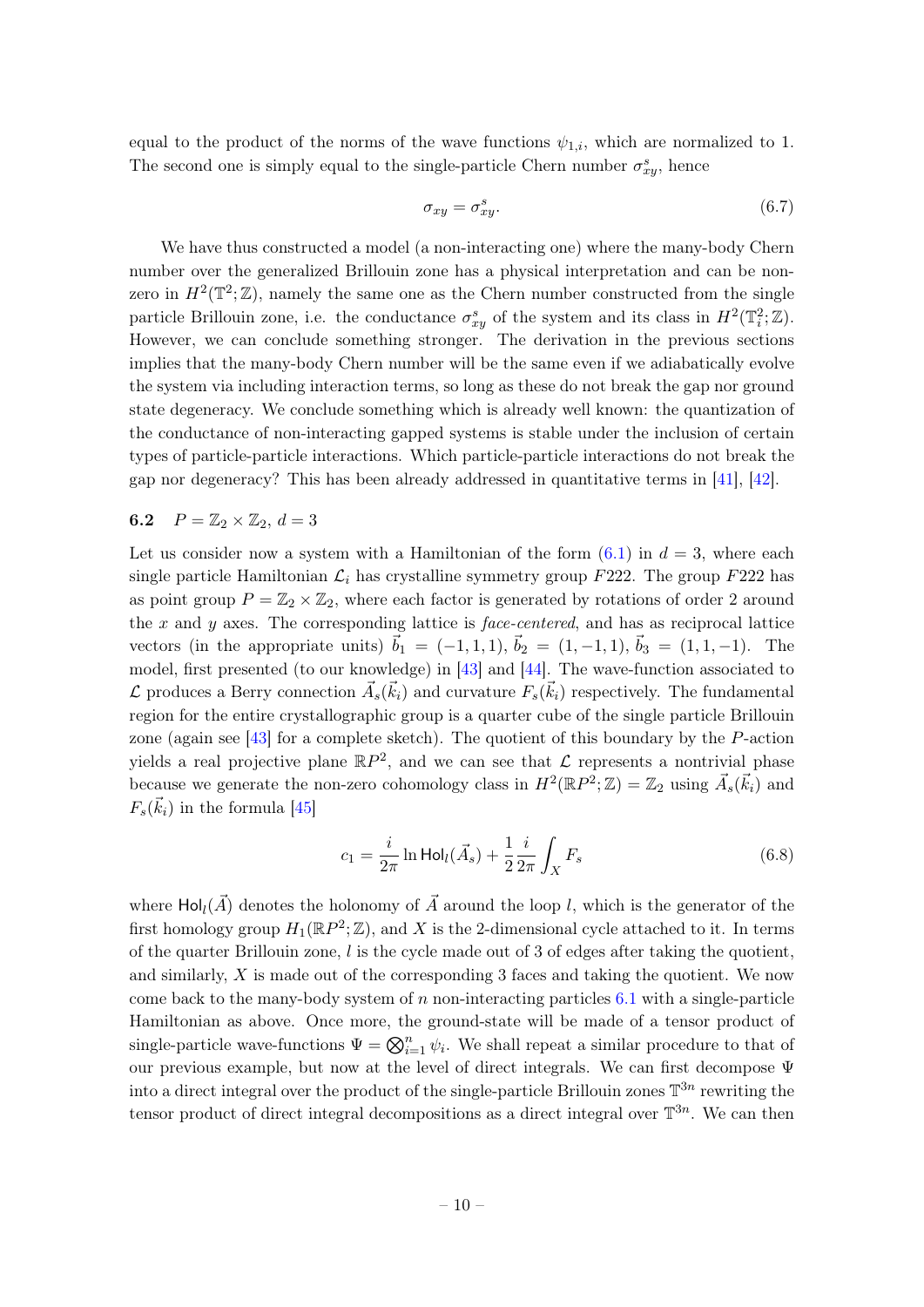pick the *n*-th wave function and its crystal momentum  $\vec{k}_n$  and rewrite it as  $\vec{k} - \sum_{i=1}^{n-1} \vec{k}_i$ , where  $\vec{k} = \sum_{i=1}^{n} \vec{k}_i$  is, once more, a point on the generalized Brillouin zone  $\mathbb{T}^3$ . Now, we rewrite the direct integral over  $\mathbb{T}^{3(n-1)} \times \mathbb{T}^3$  as a direct integral over  $\mathbb{T}^3$  only, where the integrand itself is the direct integral

$$
\Psi(\vec{k}) = \int_{\mathbb{T}^{3(n-1)}}^{\oplus} \bigotimes_{i}^{n-1} \psi_i(\vec{k}_i) \otimes \psi_n\left(\vec{k} - \sum_{i=0}^{n-1} \vec{k}_i\right) \square_i^{n-1} d\vec{k}_i.
$$
 (6.9)

There is a line bundle over  $\mathbb{T}^3$  associated to this direct integral which we also denote as  $\Psi$  and whose fiber at each  $\vec{k}$  is essentially the span of  $\Psi(\vec{k})$ . We will now show there is a P-equivariant vector bundle isomorphism between  $\Psi$  and the line bundle we shall call  $\Psi^g$ , defined to have fibers given by the the span of:

$$
\Psi^{g}(\vec{k}) = \int_{\mathbb{T}^{3(n-1)}}^{\oplus} \bigotimes_{i=1}^{n-1} \psi_{i}(\vec{k}_{i}) \otimes \psi_{n}(\vec{k}) \sqcap_{i}^{n-1} d\vec{k}_{i}
$$
(6.10)

Indeed, such an isomorphism  $\Psi^g \cong \Psi$  is provided by  $\int_{\mathbb{T}^3}^{\oplus} \bigotimes_{i=1}^n \mathrm{Id} \otimes Md\vec{k}$ , where M is the operator of multiplication by the function  $e^{-i\sum_{i=1} \vec{k}_i \cdot \vec{x}_n}$ , because by Bloch's theorem,  $\psi_n$ satisfies:

$$
\psi_n\left(\vec{k} - \sum_{i=1}^{n-1} \vec{k}_i\right)(\vec{x}_n) = e^{-i\sum_{i=1}^{\tilde{k}_i \cdot \vec{x}_n}} \psi_n(\vec{k})(\vec{x}_n). \tag{6.11}
$$

The difference between  $\Psi^g$  and  $\Psi$  is simply that the last factor in the tensor product is now independent of the  $\vec{k}_i$ 's and thus the Berry connection and curvature  $\vec{A}_g$  and  $F_g$  of  $\Psi^g$  over the generalized Brillouin zone  $\mathbb{T}^3$  are equivalent to the single-particle ones  $\vec{A}_s$  and  $F_s$  associated to our single particle Hamiltonian  $\mathcal L$  over the single particle Brillouin zone  $\mathbb T_i^3$ since the integrals over the  $\vec{k}_i$ 's equal 1 in the definitions of  $\vec{A}_g$  and  $F_g$ , as in the previous subsection. Using  $\vec{A}_g$  and  $F_g$  in the formula [\(6.8\)](#page-10-1) and looking at the same fundamental region but for the generalized Brillouin zone, will yield a non-trivial class and since  $\Psi^g$ and  $\Psi$  are isomorphic, we conclude that  $\Psi$  represents a non-trivial phase in  $H^2_{\mathbb{Z}_2 \times \mathbb{Z}_2}(\mathbb{T}^3; \mathbb{Z})$ . Which class in  $H^2_{\mathbb{Z}_2 \times \mathbb{Z}_2}(\mathbb{T}^3; \mathbb{Z})$  is it? The calculation for the whole group yields:

$$
H^2_{\mathbb{Z}_2 \times \mathbb{Z}_2}(\mathbb{T}^3; \mathbb{Z}) = \mathbb{Z}_4 \oplus \mathbb{Z}_2^2 \tag{6.12}
$$

Indeed, a rational cohomology calculation shows that the group is torsion, so the universal coefficients theorem says it is  $H_1((\mathbb{T}^3 \times EP)/P;\mathbb{Z})$ , which is the abelianization of  $\pi_1((\mathbb{T}^3 \times EP)/P) \cong \mathbb{Z}^3 \rtimes (\mathbb{Z}_2 \times \mathbb{Z}_2)$ . Thus the  $\mathbb{Z}_4$  summand actually comes from the action of  $\mathbb{Z}_2 \times \mathbb{Z}_2$  on the fundamental group of  $\mathbb{T}^3$ , as did our invariant. To see what this  $\mathbb{Z}_2$ invariant corresponds to in  $H^2_{\mathbb{Z}_2 \times \mathbb{Z}_2}(\mathbb{T}^3;\mathbb{Z})$  consider that the copy of  $\mathbb{RP}^2$  used to define the invariant sits inside of  $\mathbb{T}^3/P \cong \mathbb{RP}^3$ . The inclusion of  $\mathbb{RP}^2$  in  $\mathbb{RP}^3$  induces an isomorphism in  $H^2$ , and the canonical map  $(\mathbb{T}^3 \times EP)/P \to \mathbb{T}^3/P$  can be shown to induce on  $H^2$  the inclusion of  $\mathbb{Z}_2$  as the order 2 subgroup of the  $\mathbb{Z}_4$  summand.

It was argued in [\[44\]](#page-22-2) that this non-interacting phase extended to a  $d = 3$  fermionic SPT phase. Hence, this example shows that systems representing a non-trivial phase in our derivation can also represent a non-trivial SPT phase.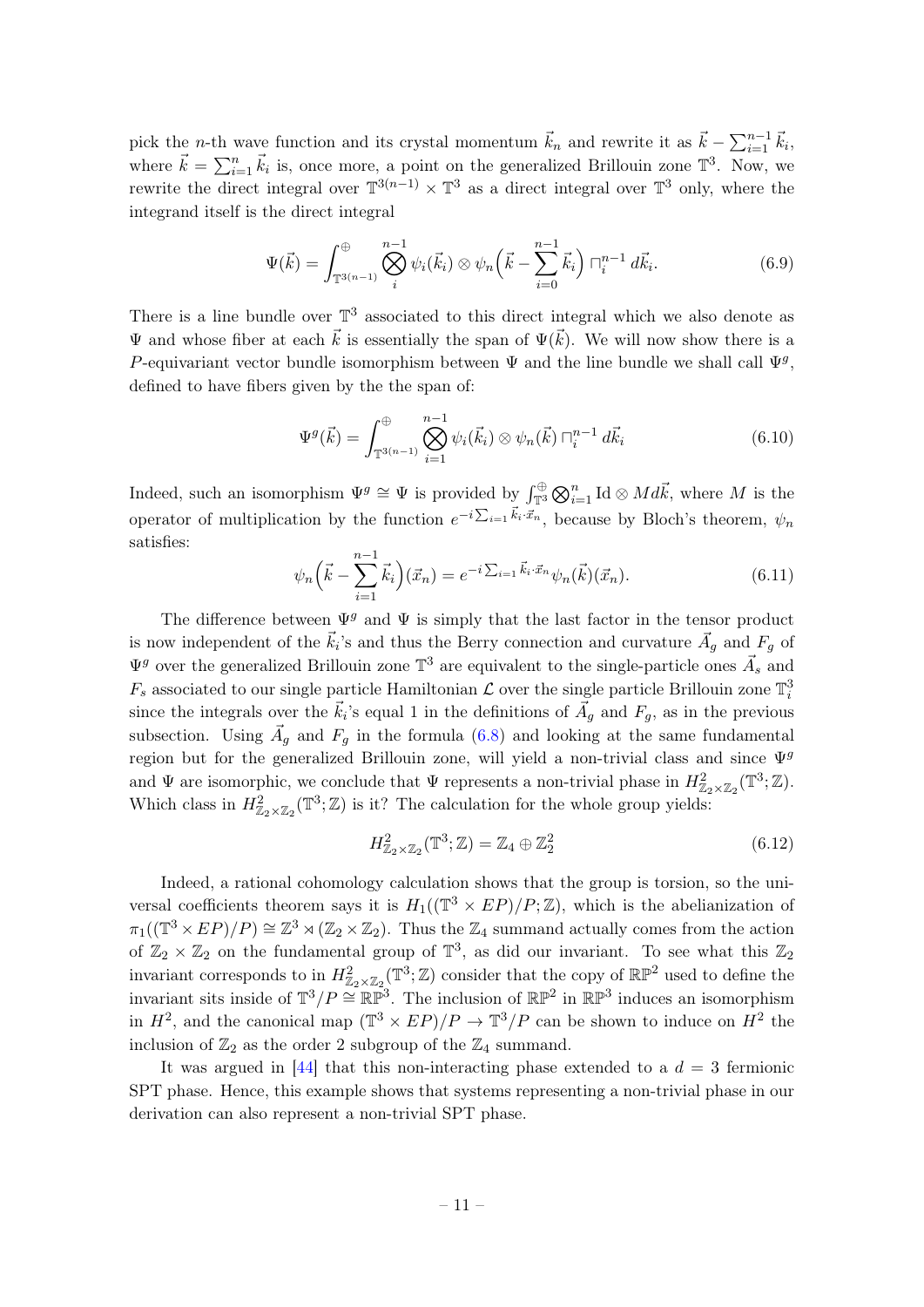# <span id="page-12-0"></span>6.3 Stability of free fermion phases with a single valence band under interacting adiabatic evolution

The above examples are evidence that as long as one has a fermionic non-interacting system with a single band below the Fermi energy, one can use our direct integral decomposition over the dn-dimensional torus and our automorphism  $q$  defined above to construct an invariant which is stable under adiabatic evolution to systems with interaction terms, so long as the evolution does not break the symmetry, gap nor non-degeneracy. Moreover, there is a one-to-one correspondence between phases of single-particle fermionic systems with a unique valence band and phases of many-body non-degenerate fermionic systems, simply exchanging the single-particle Brillouin zone for its many-body analogue: the generalized Brillouin zone. Thus, if one agrees with the mathematical interpretations of our physical assumptions (and as we have explained we are indeed using the same interpretations underlying all available notions of phases in the physics literature) it implies that the topological invariants of these non-interacting fermionic systems and their corresponding physical interpretations are robust to adiabatic evolution through any types of interactions that respect the above mentioned constraints. Which interactions do not break the symmetry, gap nor non-degeneracy? We hope to have a quantitative answer in the spirit of [\[41\]](#page-21-26), [\[42\]](#page-22-0) in future work. We further emphasize that, as mentioned above, these are not all of the non-interacting phases, but only those which arise when the associated single particle vector bundle is a line bundle. This means that all other non-interacting fermionic phases can be connected by an interacting adiabatic path to one of these non-interacting phases that arise from single valence bands. Note that we did not assume stability of these phases under stacking with the trivial phase, hence we are also including the fragile ones [\[38\]](#page-21-24), some of which have been shown to be stable under interactions through field theory methods [\[39\]](#page-21-25) and here we are deducing that only those arising from P-equivariant single particle line bundles are stable under adiabatic evolution through all interactions that preserve symmetry, gap and non-degeneracy. Finally, let us remark that nothing analogous can happen for degenerate systems nor for bosons as all of these must be, strictly speaking, made from interacting systems.

## <span id="page-12-1"></span>7  $m > 1$ , the degenerate case

We now have  $\mathsf{Vect}_P^m(\mathbb{T}^d)$  and  $\mathsf{Vect}_{P_F}^m(\mathbb{T}^d)$  as the full set of m-degenerate symmorphic topological phases. Note that this case can only arise in systems with interactions. Mathematically these objects are not as well understood as the  $m = 1$  case since maps to  $BGL(m)$ are no longer given by some generalized cohomology group. One could, analogously to the non-interacting case, consider stabilizing the dimension of the bundles and obtaining P-equivariant K-theory, however it comes at a non-trivial price for we would be stabilizing the ground state degeneracy and further analysis is required to see how much physics remains after such an operation. But we could still obtain a partial classification using equivariant Chern characteristic classes [\[23\]](#page-21-9)  $c_i(\mathcal{H}) \in H^{2i}_P(\mathbb{T}^d;\mathbb{Z})$ . Phases with different equivariant Chern classes are different, whereas phases with the same Chern classes may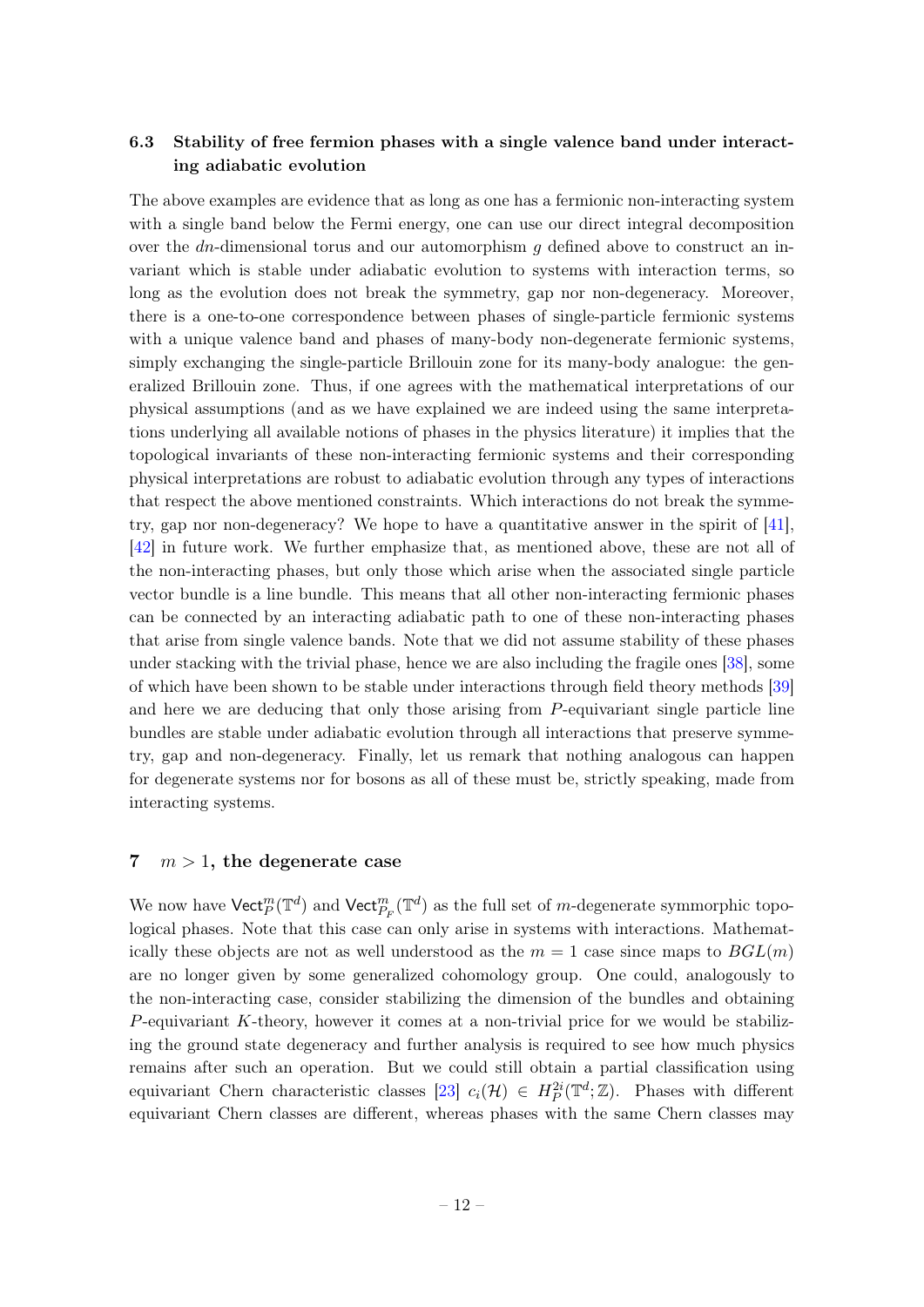still be different, but perhaps can only be distinguished through a finer invariant. Similarly to the non-degenerate case, we do not know what stacking corresponds to in terms of operations with these cohomology classes. One might be tempted to think that stacking is a tensor product of the associated vector bundles, however the direct integral decomposition of a tensor product is not the fiberwise tensor product but rather what is known as an external tensor product [\[46\]](#page-22-4), and this is without taking into account the bosonic and fermionic nature of the wave-functions, which most likely modifies the external tensor product operation in a non-trivial manner.

#### <span id="page-13-0"></span>7.1  $C_2$  Bosonic Examples

The simplest examples are those for bosons where  $d = 2$  and  $P = C_2$ , the group with 2 elements. There are 3 symmorphic crystallographic groups, of which for brevity we will only discuss two, pm (reflections over a fixed parallel axis) and cm (glide reflections) [\[28\]](#page-21-14). A way to synthesize all cohomology groups  $H^i_P(\mathbb{T}^d;\mathbb{Z})$  is by giving the full cohomology ring  $H_P^*(\mathbb{T}^d;\mathbb{Z})$ . For pm, the action on the generalized Brillouin zone is  $(k_1, k_2) \mapsto (k_1, -k_2)$  and we can compute (see Appendix [C\)](#page-17-0):

$$
H_{C_2}^*(\mathbb{T}^2; \mathbb{Z}) \cong \mathbb{Z}[x, y, t]/(t^2, 2x, 2y, xy), \tag{7.1}
$$

where t has degree 1 and x and y have degree 2. On the other hand for cm, the action is  $(k_1, k_2) \mapsto (k_2, k_1)$  and yields

$$
H_{C_2}^*(\mathbb{T}^2; \mathbb{Z}) \cong \mathbb{Z}[t, u, v]/(2t, 2v, u^2, ut, uv, v^2), \tag{7.2}
$$

where  $u, t$  and  $v$ , have degrees 1, 2 and 3, respectively. We note that equivariant characteristic classes live in these cohomology rings, however, which cohomology classes are characteristic classes remains an open problem.

# <span id="page-13-1"></span>8 Differences with SPT and SET

Besides our lack of relativistic fields and spectra, let us discuss some of the differences between the assumptions made in the constructive approaches and ours. SPT phases are generally taken to have a unique ground state, just as our non-degenerate phases, but said ground state should be short-range entangled [\[13\]](#page-20-13). We found that all systems representing our non-degenerate interacting fermionic phases can be connected adiabatically to a noninteracting free fermion system. Does it not contradict our finding that we can have more of these phases than SPTs according to the results of Thorngren-Else [\[19\]](#page-21-5)? At first glance it could seem contradictory since our derivation should include all SPT paths and free fermions are systems in a given SPT phase, so should there not be a path connecting two apparently distinct interacting phases adiabatically connected to non-interacting ones but which seem to be the in the same SPT? SPT classifications also assume stability of phases under stacking with the trivial phase. We have not put in any such criteria and, by the results of section [6,](#page-8-0) we know that for fermions any non-trivial fragile phase arising from single band (line bundle) in non-interacting systems will be stable under adiabatic evolution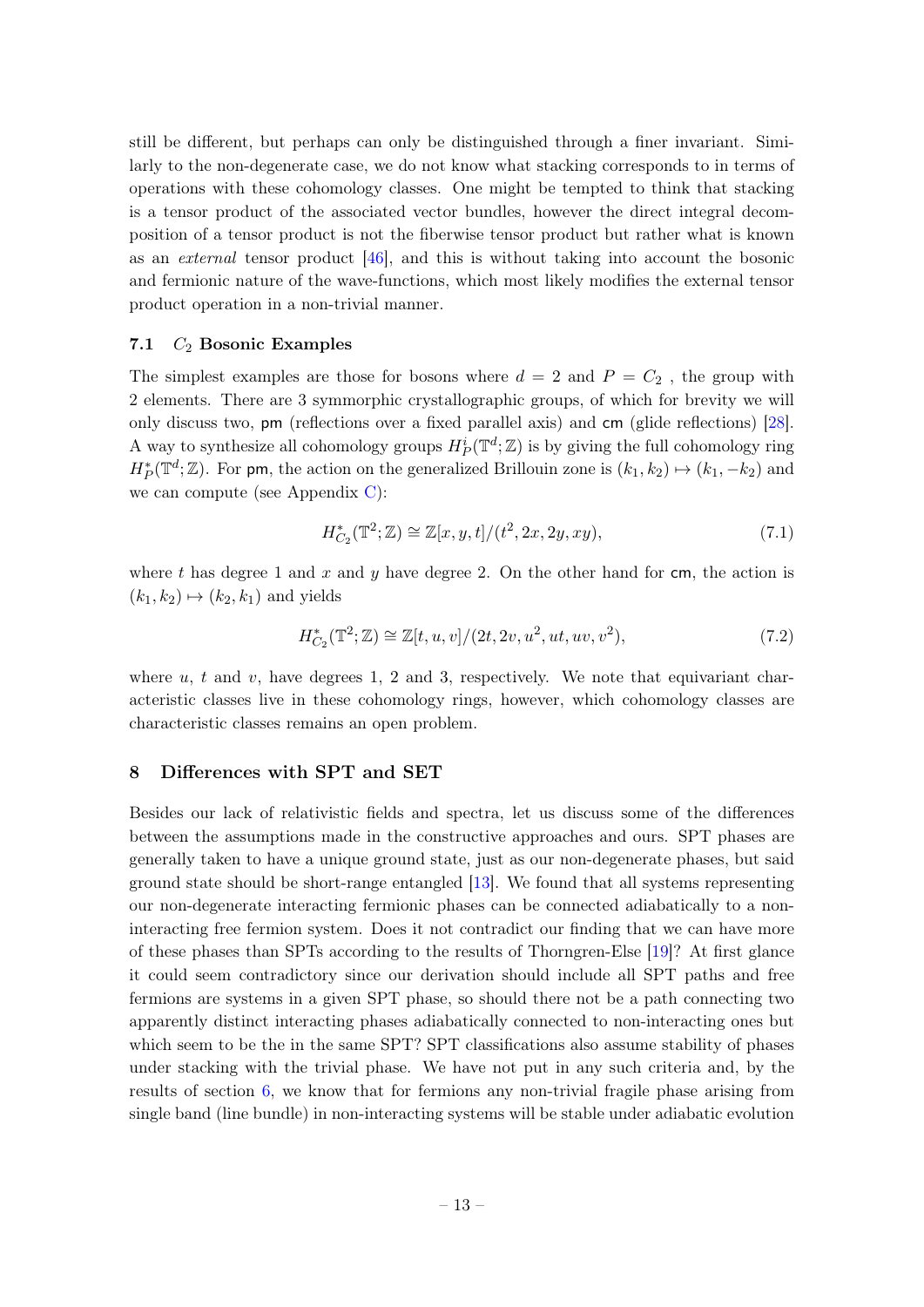through interactions which respect the non-degeneracy, symmetry and gap. Thus our phases also include ones which are not stable under the stacking operation, implicitly unaccounted in all SPT constructions and hence we are seeing all non-interacting fragile phases which are stable to interactions [\[39\]](#page-21-25). In our approach systems can transition adiabatically from shortrange entangled states (in fact, for fermions, from product states) to long-range entangled states and back, so long as the ground state remains unique. Thus, our non-degenerate phases are in principle more robust than crystallographic SPTs. What happens in cases where there are fewer crystalline phases than SPTs? In the case where the difference is due to short-range entanglement it means that some of these SPT are not stable under the inclusion of long-range interactions. However, the  $F222$  example in subsection [6.2](#page-10-0) constitutes a fermionic crystalline SPT phase which is stable under including long-range interactions adiabatically.

There are often further restrictions on the allowed actions of  $P$  as it is assumed that certain subspaces should be left invariant  $[47]$ . Here we did not put any restriction on the type of P-actions, except that they arise from crystallographic groups. Another difference is that some of the constructive approaches build their invariants through boundary modes, whereas we assumed our systems had no boundary. As we mentioned in the introduction these results do not imply that published SPT classifications are incorrect since we start with a subset of their assumptions. SET phases on the other hand construct their classification based on the fractionalization of quasi-particle excitations [\[26\]](#page-21-12) such as anyons. We only employed the ground state bundle and never addressed excitations. In fact we did not even assume the existence of quasi-particles, hence our m-degenerate topological phases could in principle occur in strongly interacting systems that have no quasi-particles. However, in spin systems, Lieb-Schultz-Mattis type theorems [\[48\]](#page-22-6) for gapped systems satisfying a Lieb-Robinson bound forces many of them to have quasi-particle excitations and thus, they may be generally forced upon us.

# <span id="page-14-0"></span>9 Conclusions

We have derived from first principles and a generalized Bloch transform a classification for crystalline symmorphic interacting gapped phases without assuming stability under stacking nor short-range entanglement. We have seen that for non-degenerate fermionic ground states the classification is complete, is given by  $H_P^2(\mathbb{T}^d; \mathbb{Z})$  and each phase has a non-interacting representative, i.e. systems in each non-degenerate phase can be connected adiabatically to a non-interacting system. Not all non-trivial non-interacting fermionic phases represent non-trivial interacting ones. We also showed an example of such a phase in  $d = 3$  with symmetry group  $F222$  which is both one of our non-degenerate interacting phases and an SPT phase. We further show how, for the degenerate case, one can employ characteristic classes and cohomology to achieve a partial classification and computed some examples. In future work we hope to be able to model the short-range entanglement condition mathematically (but not the emergent conditions), so that we can obtain a classification of phases for short-range entangled states and adiabatic evolution through them. This would help to see if the discrepancies observed between our classification and existing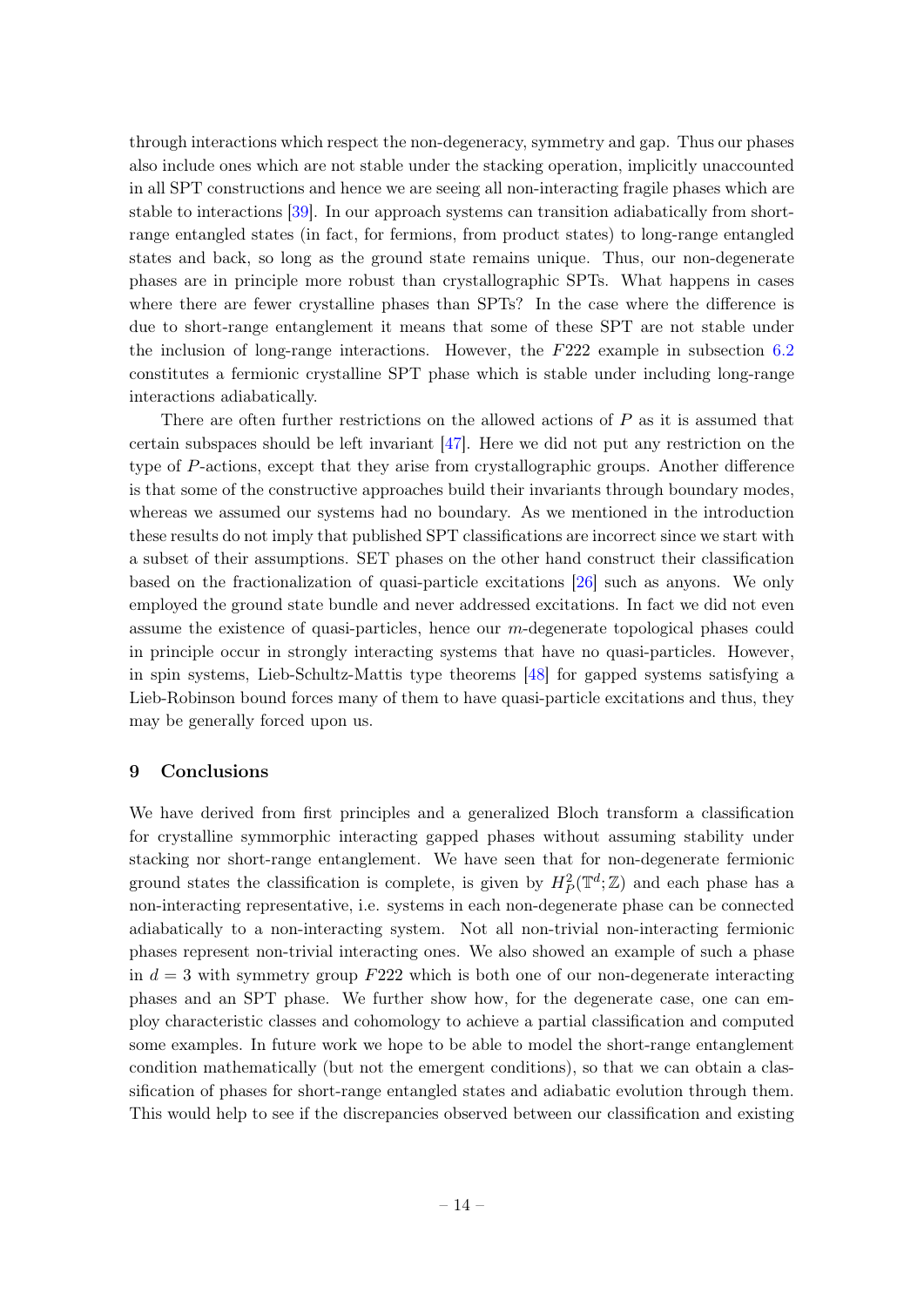ones are solely due to our inclusion of crystalline phases which either are not stable under stacking and are destroyed when allowing long-range entangled states or whether the other assumptions (emergent relativistic field theory/spectrum) are responsible. Independently of either scenario, our results stand on their own as these new phases can be viewed as crystalline topological phases that do not require these extra conditions to be satisfied, and are hence more robust in that sense.

Finally we remark that lattice systems with on-site symmetry given by a compact Lie group  $G$ , such as an  $SU(2)$  spin chain, the Toric code or Cubic Haah's code, are also translation invariant and we expect to have something similar to  $H^2_G(\mathbb{T}^d;\mathbb{Z})$ . However they are examples that have projective representations and time-reversal symmetry [\[26\]](#page-21-12), which adds a real structure [\[4\]](#page-20-4) to the ground state bundle and are outside our current scope. We will explore this in future work.

## Acknowledgments

We would like to thank the referee for providing critiques which greatly improved the overall quality of our manuscript. We also thank Ken Shiozaki for providing us with reference [\[44\]](#page-22-2) and Arun Debray for useful comments. D. Sheinbaum acknowledges funding from CONACYT Frontera 42821.

## <span id="page-15-0"></span>A Translation and Fock space decomposition

In this section we follow very closely the work of Gomi [\[28\]](#page-21-14), with slight modifications. Let  $L^2(\mathbb{R}^d; W)$  be the complex separable Hilbert space of square integrable functions on  $\mathbb{R}^d$  with values in an  $SU(2)$ -representation W.  $L^2(\mathbb{R}^d;W)$  is the Hilbert space of a single particle in  $\mathbb{R}^d$  and the dimension of W determines whether the particle is a boson or a fermion. The nth tensor product of our Hilbert space  $L^2(\mathbb{R}^d; W)^{\otimes n}$  is isomorphic to  $L^2(\mathbb{R}^{nd}; W^{\otimes n})$ . There is a canonical action of the group  $\mathbb{Z}^d$  on  $\mathbb{R}^d$  by discrete translations and hence there is an induced action on the n copies of  $\mathbb{R}^d$  in  $\mathbb{R}^{nd}$ . This is simply translating each element of  $\mathbb{R}^d$ by a fixed vector in  $\mathbb{Z}^d$ . We denote this action on  $\mathbb{R}^{nd}$  by  $\vec{a} \cdot x$ ,  $\vec{a} \in \mathbb{Z}^d$ ,  $x \in \mathbb{R}^{nd}$ . Hence there is a canonical action on  $L^2(\mathbb{R}^{nd}; W^{\otimes n})$ , where the new function is obtained by evaluating the old function at the translated point. Here we shall slightly generalize the presentation in [\[28\]](#page-21-14) of the Bloch transform using this action on  $\mathbb{R}^{nd}$ . Let  $\hat{\mathbb{Z}}^d = Hom(\mathbb{Z}^d, U(1))$  be the Pontryagin dual of  $\mathbb{Z}^d$ . Let us define an intermediate Hilbert space just as in [\[28\]](#page-21-14)

$$
L_{\mathbb{Z}^d}^2(\widehat{\mathbb{Z}}^d \times \mathbb{R}^{nd}; W^{\otimes n}) = \{ \psi \in L^2(\widehat{\mathbb{Z}}^d \times \mathbb{R}^{nd}; W^{\otimes n}) | \n\psi(\vec{k}, \vec{a} \cdot x) = e^{i\vec{k}\cdot\vec{a}}\psi(\vec{k}, x) \}
$$
\n(A.1)

We now define  $\mathfrak{B}$  and its inverse  $\mathfrak{B}^*$  as

$$
\mathfrak{B}: L^2_{\mathbb{Z}^d}(\widehat{\mathbb{Z}}^d \times \mathbb{R}^{nd}; W^{\otimes n}) \to L^2(\mathbb{R}^{nd}; W^{\otimes n})
$$

$$
(\mathfrak{B}\psi^*)(x) = \int_{\widehat{\mathbb{Z}}^d} \psi^*(\vec{k}, x) d\vec{k}
$$
(A.2)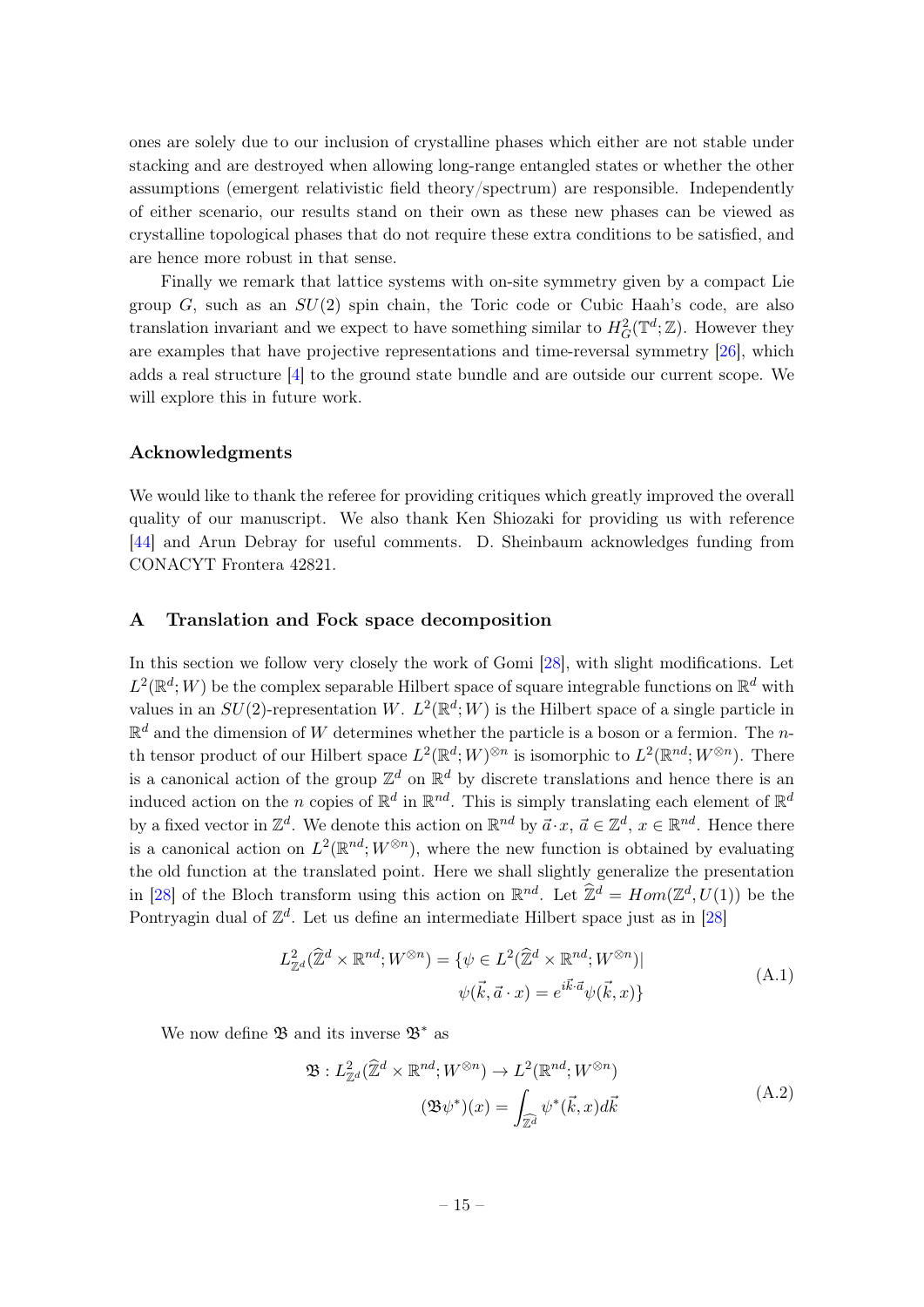$$
\mathfrak{B}^*: L^2(\mathbb{R}^{nd}; W^{\otimes n}) \to L^2_{\mathbb{Z}^d}(\widehat{\mathbb{Z}}^d \times \mathbb{R}^{nd}; W^{\otimes n})
$$

$$
(\mathfrak{B}^*\psi)(\vec{k}, x) = \sum_{\vec{a} \in \mathbb{Z}^d} e^{-i\vec{k}\cdot\vec{a}}\psi(\vec{a}\cdot x)
$$
(A.3)

 $L^2_{\mathbb{Z}^d}(\hat{\mathbb{Z}}^d \times \mathbb{R}^{nd}; W^{\otimes n})$  is isomorphic to  $L^2$ -sections of the bundle E over  $\hat{\mathbb{Z}}^d$  defined by

$$
E = \bigcup_{\vec{k} \in \widehat{\mathbb{Z}}^d} L^2(\mathbb{R}^{nd}/\mathbb{Z}^d; \mathcal{L}|_{\vec{k} \times \mathbb{R}^{nd}/\mathbb{Z}^d}) \otimes W^{\otimes n}
$$
 (A.4)

where  $\mathcal L$  is the Poincaré line bundle  $\mathcal L \to \hat{\mathbb Z}^d \times \mathbb R^{nd}/\mathbb Z^d$  built from the quotient identification

$$
\mathbb{Z}^d \times (\widehat{\mathbb{Z}}^d \times \mathbb{R}^{nd} \times \mathbb{C}) \to \widehat{\mathbb{Z}}^d \times \mathbb{R}^{nd} \times \mathbb{C}
$$
  

$$
(\vec{a}, \vec{k}, x, z) \mapsto (\vec{k}, \vec{a} \cdot x, e^{i\vec{k} \cdot \vec{a}} z)
$$
 (A.5)

If we rename  $L^2(\mathbb{R}^{nd}/\mathbb{Z}^d; \mathcal{L}|_{\vec{k}\times\mathbb{R}^{nd}/\mathbb{Z}^d})\otimes W^{\otimes n}$  as  $\mathfrak{H}^n(\vec{k})$  we have the equivalence to the direct integral decomposition

$$
L^2(\mathbb{R}^{dn}; W^{\otimes n}) \cong \int_{\widehat{\mathbb{Z}}^d}^{\oplus} \mathfrak{H}^n(\vec{k}) d\vec{k}, \qquad (A.6)
$$

Fock space is defined as the subspace of square integrable functions of  $\bigoplus_{n\geq 0} L^2(\mathbb{R}^{dn}; W^{\otimes n})$ . So rewriting each  $L^2(\mathbb{R}^{dn}; W^{\otimes n})$  we have

$$
\mathcal{F}(L^2(\mathbb{R}^d; W)) \cong \int_{\mathbb{T}^d}^{\oplus} \bigoplus_{n \ge 0} \mathfrak{H}^n(\vec{k}) d\vec{k} \,. \tag{A.7}
$$

This is simply a rewriting of Fock space. Note that we can restrict to symmetric and antisymmetric Fock spaces and repeat the split, so it works the same for bosons and fermions.

## <span id="page-16-0"></span>B The non-degenerate case leads to Borel cohomology

We explained in the main text that phases of interacting bosonic systems with a symmorphic crystallographic symmetry group with point group  $P$  are classified by  $P$ -equivariant rank m vector bundles on  $\mathbb{T}^d$  or equivalently by P-equivariant homotopy classes of maps  $\mathbb{T}^d \to$  $\mathcal{G}_m(\mathfrak{H}')$  from the torus to the Grasmmanian of m-dimensional subspaces of the integrand  $5'$  in the Bloch decomposition of the appropriate Fock space.

In the non-degenerate case,  $m = 1$ , this set of equivariant homotopy classes simplifies to the Borel cohomology group  $H_P^2(\mathbb{T}^d; \mathbb{Z})$ . We mentioned the intuition for this in the main text: that non-equivariantly the Grassmanian is a  $K(\mathbb{Z}, 2)$  space which classifies  $H^2$ . But there is a subtlety in relation to the P action as we now explain. The Grassmanian  $\mathcal{G}_1(\mathfrak{H}')$ with its  $P$ -action is a classifying space for  $P$ -equivariant rank 1 vector bundles. There is well-known equivalence between rank 1 vector bundles, i.e., line bundles, and principal U(1)-bundles. Because of this equivalence,  $G_1(\mathfrak{H}')$  can also be thought of as a classifying space for P-equivariant principle  $U(1)$ -bundles. Because  $U(1)$  is an Abelian compact Lie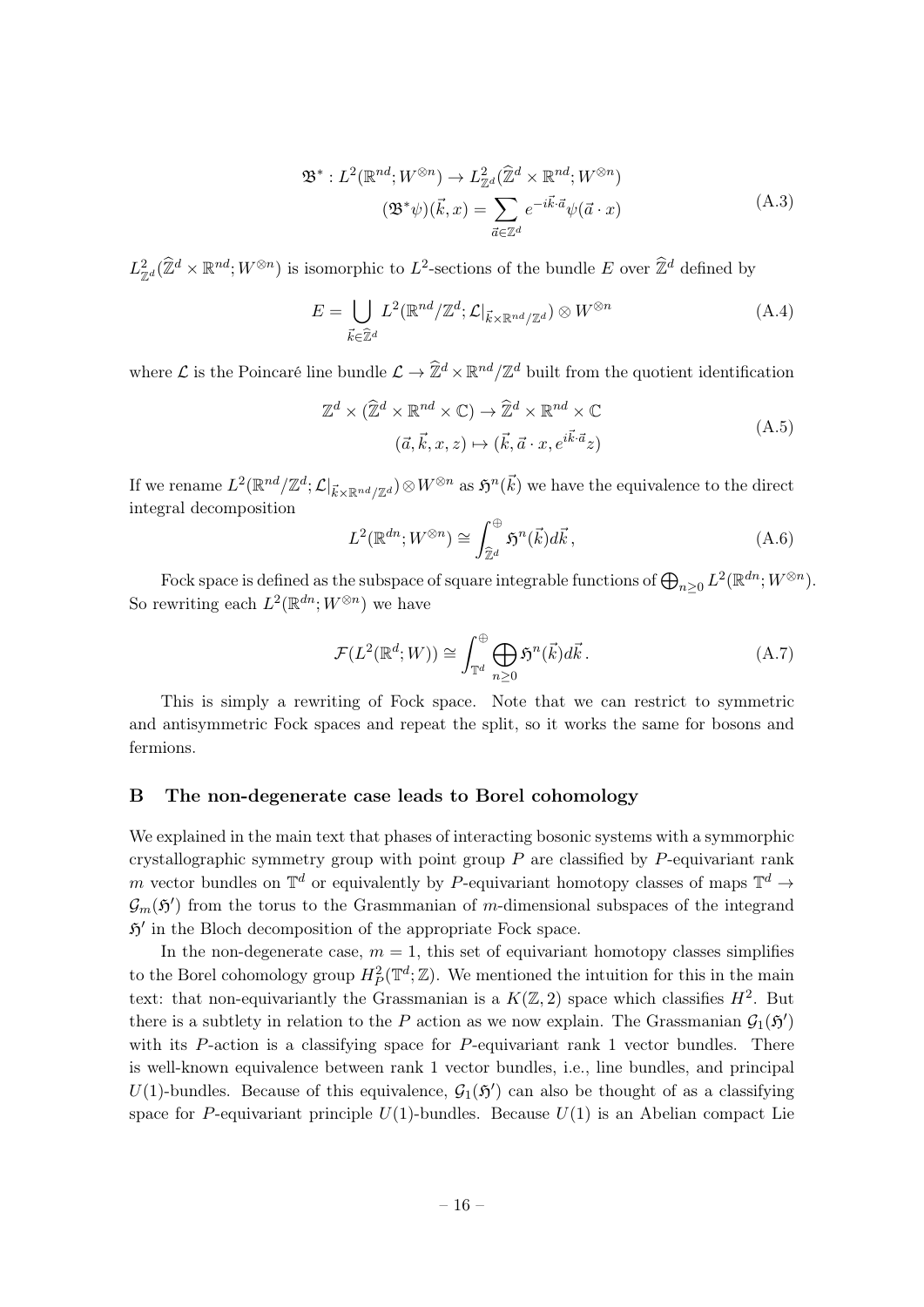group, this means that  $G_1(\mathfrak{H}')$  is P-equivariantly homotopy equivalent to the mapping space  $Map(EP, BU(1))$  [\[49\]](#page-22-7) and therefore,

$$
[\mathbb{T}^d, \mathcal{G}_1(\mathfrak{H}')]_P \cong [\mathbb{T}^d, \text{Map}(EP, BU(1))]_P
$$
  
\n
$$
\cong [\mathbb{T}^d \times EP, BU(1)]_P
$$
  
\n
$$
\cong [(\mathbb{T}^d \times EP)/P, BU(1)]
$$
  
\n
$$
\cong H^2((\mathbb{T}^d \times EP)/P; \mathbb{Z}).
$$

The last isomorphism is because  $BU(1)$  is a  $K(\mathbb{Z}, 2)$  and that last group is by definition the Borel cohomology group  $H_P^2(\mathbb{T}^d;\mathbb{Z})$ .

This argument relies heavily on the theorem of Lashof–May–Segal [\[49\]](#page-22-7) for compact abelian Lie groups like  $U(1)$ . In particular, that theorem is not available for  $U(m)$  when the degeneracy satisfies  $m > 1$ .

Everything in this section also goes for the fermionic setting (again only in the symmorphic case) simply replacing P with  $P_F$  and G with  $G_F$ .

# <span id="page-17-0"></span>C Equivariant cohomology rings of the 2-torus with  $C_2$  point group

To adiabatic evolution classes of non-degenerate bosonic systems with a symmorphic crystallographic symmetry group G with point group P we assigned an element of  $H_P^2(\mathbb{T}^d;\mathbb{Z}),$ and explained that it can help to know the entire cohomology ring  $H^*_P(\mathbb{T}^d;\mathbb{Z})$ . Here we include sample calculations for the simplest cases of interest, namely  $d = 2$  and  $P = C_2$ . There are three symmorphic plane crystallographic groups with point group of order 2, but we present only two: pm which contains reflections in lines parallel to one of the translation axes and cm which contains reflections in line parallel to the bisector of the translation axes.

In both cases the symmetry group is a semi-direct product  $(\mathbb{Z} \times \mathbb{Z}) \rtimes C_2$ ; what differs in each case is the action of  $C_2$  on  $\mathbb{Z} \times \mathbb{Z}$ . The generator  $\sigma$  of  $C_2$  acts as follows: for pm,  $\sigma(x, y) = (x, -y)$  and for cm,  $\sigma(x, y) = (y, x)$ . From those actions we can compute the action of  $P = C_2$  on the Brillouin zone  $\mathbb{T}^2 = \text{Hom}(\mathbb{Z}^2, U(1))$ . Identifying  $\text{Hom}(\mathbb{Z}^2, U(1))$ with  $U(1) \times U(1)$  via the map  $f \in \text{Hom}(\mathbb{Z}^2, U(1)) \mapsto (f(1,0), f(0,1))$ , we can compute the actions on  $\mathbb{T}^2$ : for pm,  $\sigma(w, z) = (w, z^{-1})$  and for cm,  $\sigma(w, z) = (z, w)$ .

By definition Borel P-equivariant cohomology of  $\mathbb{T}^2$  is given by ordinary cohomology of the Borel construction,  $(\mathbb{T}^2 \times EP)/P$ , where EP is the total space of the universal principal P-bundle, a contractible space with a free  $P$  action. In the case of a torus there is an important simplification:  $\mathbb{T}^2$  is the classifying space of the group  $\pi_1(\mathbb{T}^2) \cong \mathbb{Z} \times \mathbb{Z}$ , and in that case the Borel construction is the classifying space of the group  $\pi_1(\mathbb{T}^2) \rtimes P$ . With the action of  $P = C_2$  on  $\mathbb{T}^2$  we can compute the induced action on  $\mathbb{Z} \times \mathbb{Z}$  and it turns out to be the same action that defined G as a semi-direct product. Thus  $(\mathbb{T}^2 \times EP)/P \simeq BG$ .

It is tempting to think that this argument goes through in every symmorphic case, showing that  $(\mathbb{T}^d \times EP)/P \simeq BG$ , but there is a subtlety in cases when the Bravais lattice is not just  $\mathbb{Z}^d$ , namely that, while the symmetry group is generated by P and translations by lattice vectors, the Brillouin zone is the quotient of  $\mathbb{R}^d$  by the *reciprocal lattice*. The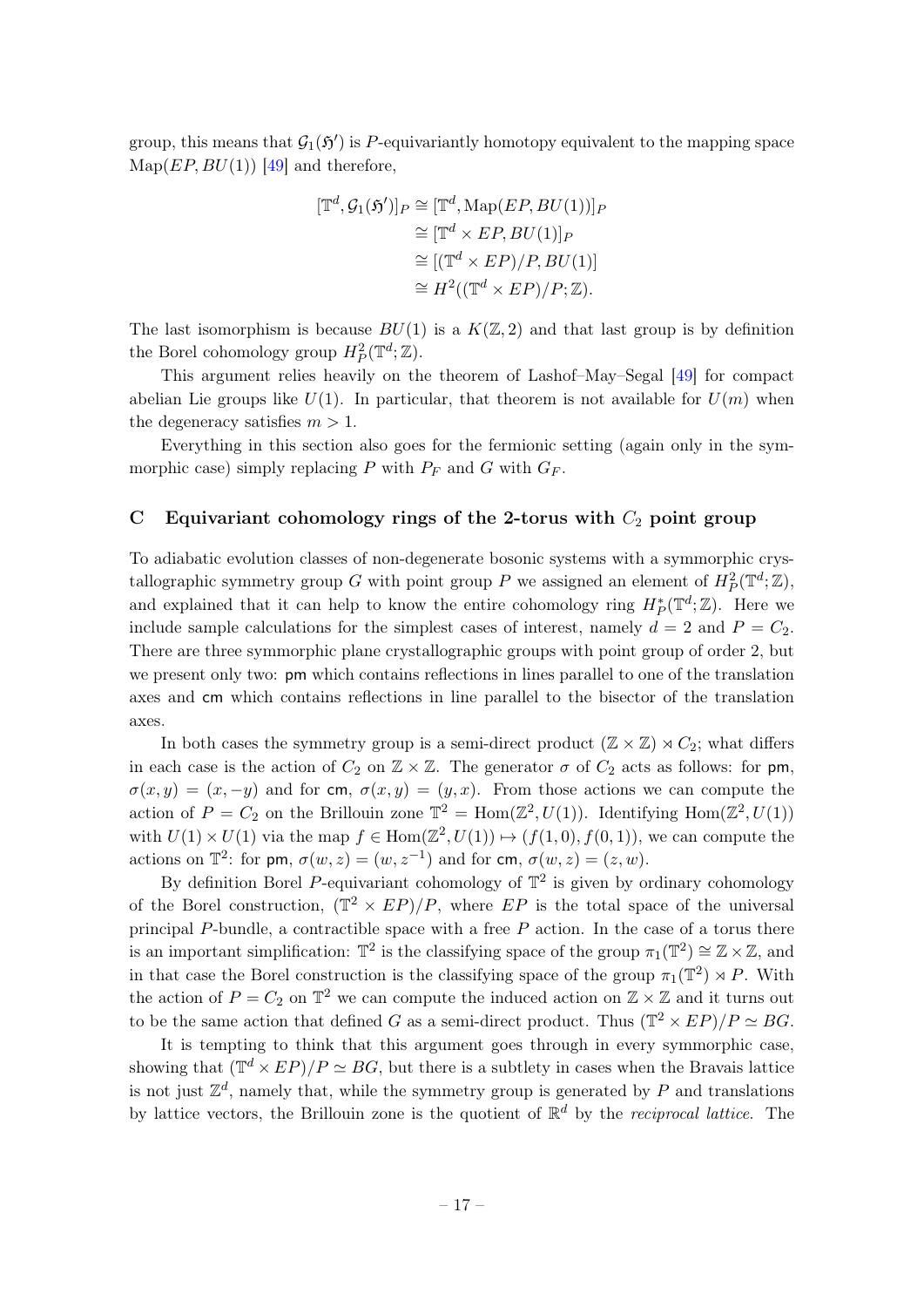argument does go through as far as showing that the Borel construction is the classifying space of the semi-direct product  $\pi_1(\mathbb{T}^d) \rtimes P$ , but  $\pi_1(\mathbb{T}^d)$  is really the reciprocal lattice, and it is on this lattice that we must consider the action of  $P$ . If we define the *reciprocal symmetry group*  $G^*$  to be the semi-direct product of the reciprocal lattice with  $P$ , then we obtain that  $(\mathbb{T}^d \times EP)/P \simeq BG^*$ . In the example above the lattice was  $\mathbb{Z}^2$ , which is its own reciprocal, so  $G \cong G^*$ , but in general one must be aware of the distinction. For example, by drawing the Bravais lattice and its reciprocal it is straighforward to see that the symmetry groups p3m1 and p31m are reciprocal to each other in this sense. But perhaps exactly which group is involved is not as important as the fact that the Borel construction is the classifying of some readily computed group, which puts the required equivariant cohomology calculations in the realm of group cohomology for which there is a vast literature.

Case G = pm. In this case the group splits as a direct product:  $G \cong D_{\infty} \times \mathbb{Z}$  where the  $D_{\infty}$  factor is generated by the reflection and a translation in a perpendicular direction, and the other factor generated by translation parallel to the axis of reflection. The group  $D_{\infty}$  is isomorphic to the free product  $C_2 * C_2$ , so we get

$$
BG \simeq B((C_2 * C_2) \times \mathbb{Z}) \simeq (BC_2 \vee BC_2) \times B\mathbb{Z}
$$

$$
\simeq (\mathbb{RP}^{\infty} \vee \mathbb{RP}^{\infty}) \times S^1.
$$

Thus  $H^*(BG; \mathbb{Z}) \cong \mathbb{Z}[x, y, t]/(t^2, 2x, 2y, xy)$  where t has degree 1 and is the generator of  $H^*(S^1; \mathbb{Z})$  and x and y have degree 2 and each generate one copy of  $H^*(\mathbb{RP}^\infty; \mathbb{Z})$ .

Case  $G = \text{cm}$ . For semi-direct products one can always attempt to use of the Lyndon– Hochschild–Serre spectral sequence, which in this case has  $E_2^{p,q} = H^p(BC_2; \mathcal{H}^q(\mathbb{T}^2; \mathbb{Z}))$  and converges to  $H^{p+q}(BG;\mathbb{Z})$ . Here  $\mathcal{H}^q(\mathbb{T}^2;\mathbb{Z})$  denotes the  $C_2$ -module given by  $H^q(\mathbb{T}^2;\mathbb{Z})$ with the action of  $C_2$  induced by its action on  $\mathbb{T}^2$ . These are the following  $C_2$ -modules: for  $q = 0$ , the trivial module Z; for  $q = 1$ , the module  $\mathbb{Z} \oplus \mathbb{Z}$  with the  $C_2$  action that swaps the summands; and for  $q = 2$ , the module Z with the sign action. The cohomology of those modules can be readily computed by standard techniques in group cohomology [\[35\]](#page-21-21). For  $q = 0$  it is the integral cohomology ring of  $\mathbb{RP}^{\infty}$ , namely,  $\mathbb{Z}[t]/(2t)$  where t has bidegree  $(2, 0)$ . For  $q = 1$ , it is concentrated in degree  $p = 0$  where it is Z generated by, say, u. Finally, for  $q = 2$ , as a module over  $H^*(\mathbb{RP}^{\infty})$ , the cohomology is freely generated by a single element  $v$  with bidegree  $(1, 2)$ .

Assembling those results, we see that the  $E_2$ -page of the spectral sequence is given by  $\mathbb{Z}[t, u, v]/(2t, 2v, u^2, ut, uv, v^2)$ . For a semi-direct product the spectral sequence always collapses at the E<sub>2</sub>-page, so this is also the  $E_{\infty}$ -page. Luckily in each diagonal  $p + q = n$ there is exactly one non-zero entry, so there are no additive extension problems, and we have found the cohomology groups of  $G$ . In fact, the ring structure is also the one given above, but this does not follow solely from the spectral sequence. Simple algebraic considerations on the  $E_{\infty}$ -page do show that  $ut$ ,  $u^2$ ,  $uv$  are 0, but as far as the spectral sequence can tell  $v^2$  might be either 0 or  $t^3$ .

To show that in fact  $v^2 = 0$ , we can appeal to a different space where the computation is easier. Consider the map  $q: \mathbb{T}^2 \to S^2$  which collapses  $\mathbb{T}^2$  to a point. This can be made  $C_2$ -equivariant by equipping  $S^2$  with the  $C_2$  action given by reflection in the great circle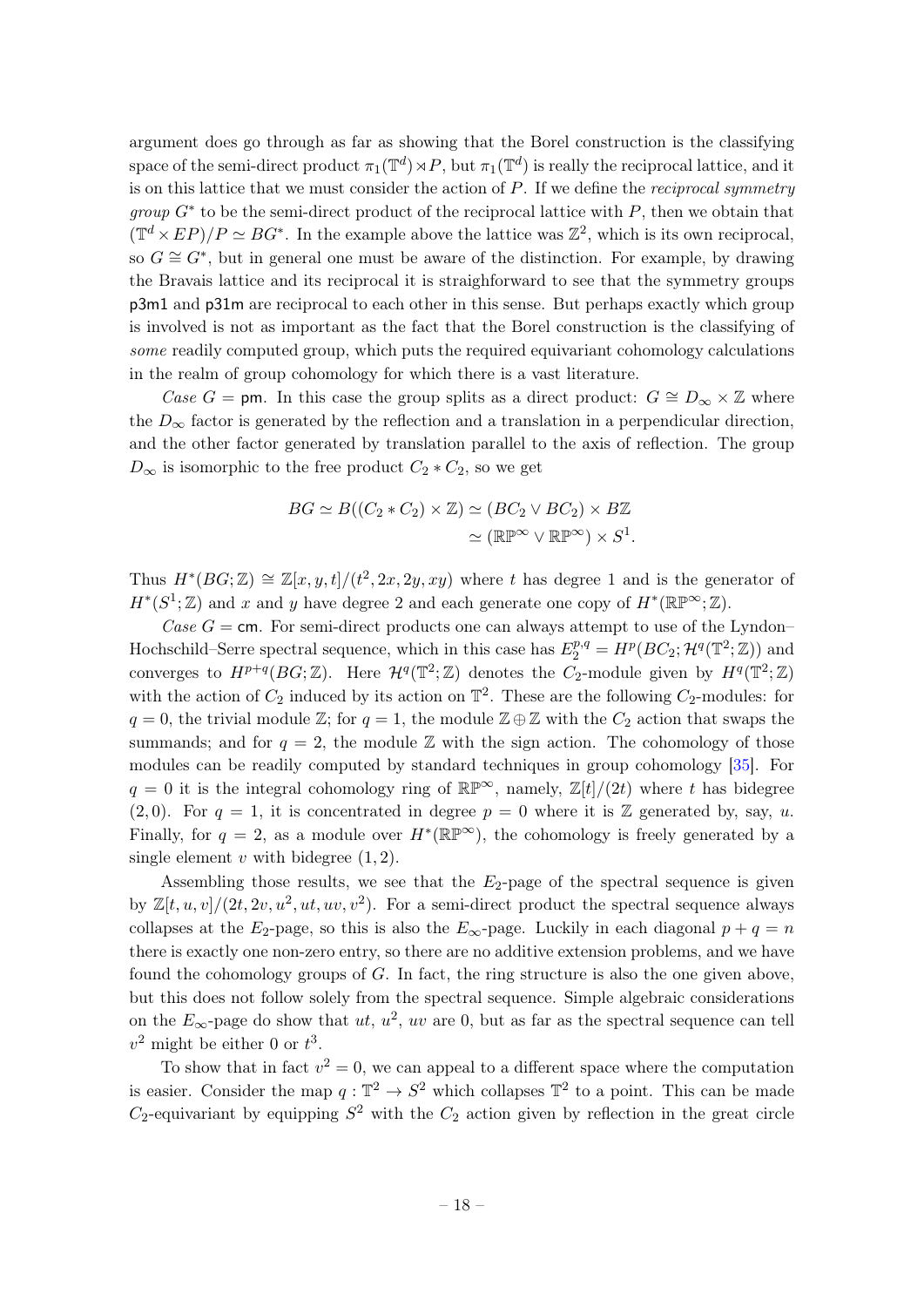which is the image under q of the diagonal of  $\mathbb{T}^2 = S^1 \times S^1$ . Applying the Borel construction to q produces a map  $\bar{q}: BG \to (S^2 \times EP)/P$ . The  $C_2$ -action on  $S^2$  fixes a great circle pointwise and swaps the two hemispheres it delimits. From this it is straightforward to compute that  $(S^2 \times EP)/P \simeq (S^1 \times \mathbb{R}P^{\infty})/(S^1 \times \{x_0\}) \cong S^1_+ \wedge \mathbb{R}P^{\infty}$ . The cohomology ring of the latter space is easy to compute with Künneth's theorem and in particular there is a class in degree 3 squaring to 0 that  $\bar{q}^*: H^*(S^1_+\wedge \mathbb{RP}^\infty;\mathbb{Z})\to H^*(BG;\mathbb{Z})$  maps to v, as required.

# <span id="page-19-0"></span>D Adiabatic evolution vs Chen, Gu and Wen's Local Unitary Evolution and LRE-SRE crossover

We have argued that, in principle, non-degenerate systems in the same phase can transition between short-range and long-range entanglement as we never imposed any condition on the type of entanglement systems could have and this could, again in principle, explain the difference between the traditional SPTs and our classification. Another possibility is the relativistic or topological spectrum assumptions. However, this transition between shortrange entanglement and long-range entanglement seems forbidden in the notion of phase given by Chen, Gu and Wen [\[34\]](#page-21-20). The reason seems to be that the authors substitute the general notion of adiabatic evolution for what they coined local unitary evolution. The main distinction between the the two notions is that in a local unitary evolution a Hamiltonian must be of the form

<span id="page-19-1"></span>
$$
\mathcal{H} = \sum_{i} \mathcal{O}_i \tag{D.1}
$$

with  $\mathcal{O}_i$  being local. The notion of local here is not entirely precise but intuitively it is that the spatial decay of the norm of these operators will go to zero as the distance is comparable to the entire system's size. With such a definition it indeed seems impossible to go from a short-range entangled system to a long-range one. Chen, Gu and Wen [\[34\]](#page-21-20) state the reason they prefer this definition is because of practical purposes, as it is much simpler to check whether two systems can be connected by a local unitary evolution than an adiabatic one. We argue there are physically interesting cases which do not fit Chen, Gu and Wen's notion of phase and provide the following as an example of interest. The original explanation of the integer quantum Hall effect is for the non-interacting case (and hence the Hamiltonian is of the form [\(D.1\)](#page-19-1)). Including Coulomb interactions (non-local terms) opens up new phases (fractional plateaus), nevertheless, for a suitable range of parameters the interactions yield the same value for the Hall conductance as the non-interacting case. This means that we can include non-local interaction terms without breaking the gap, having no critical phenomena and the same value of the Hall conductance. In the local unitary evolution picture these two systems would have to be in a different phase as in one of them the Hamiltonian has these non-local terms. Hence, we choose to include such cases to our notion of phase. This is also an example of a system with short-range entanglement being in the same phase as one with some long-range entanglement. Thus an instantiation of the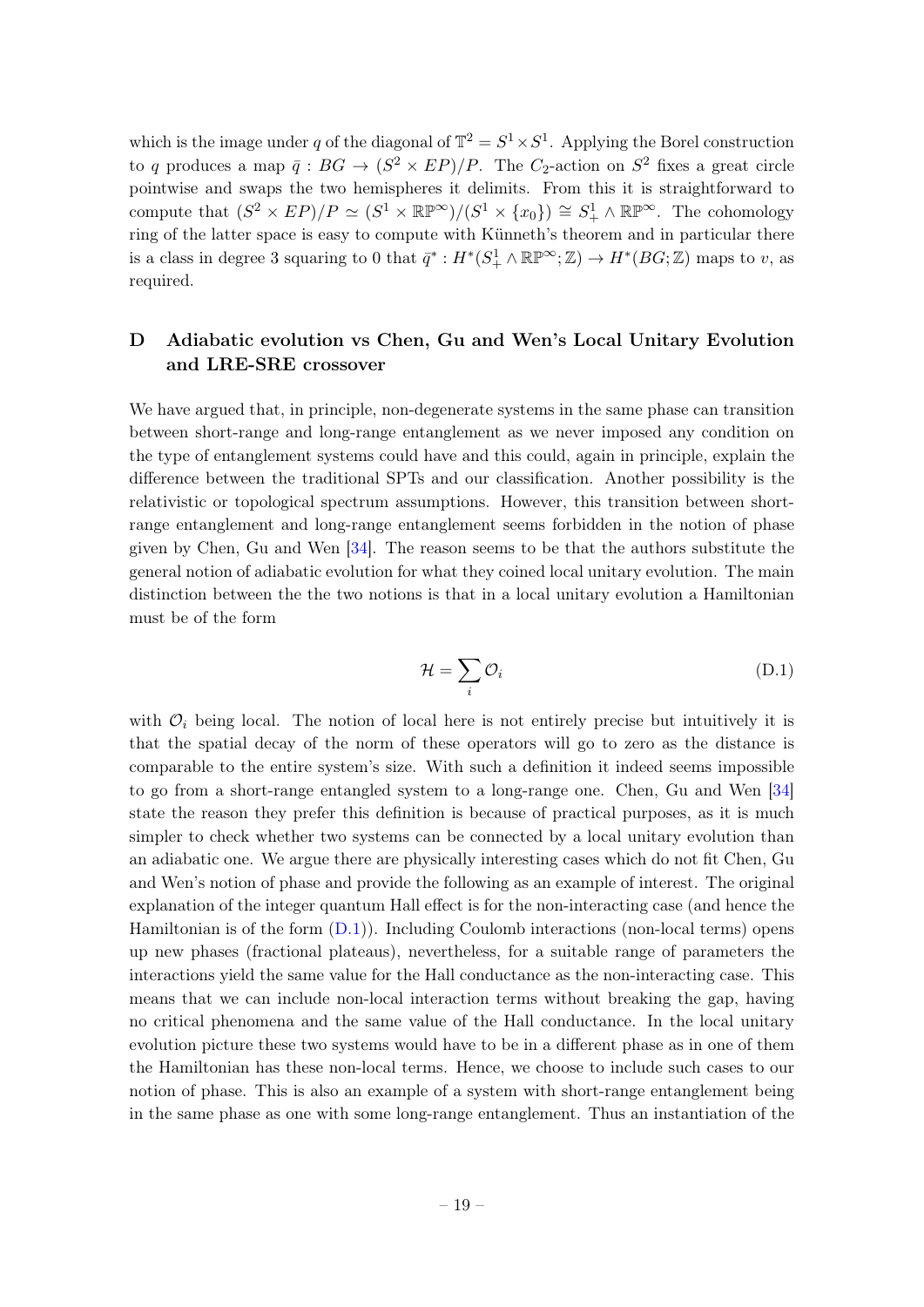phenomena which may explain the discrepancy between our results and those of standard SPT constructions.

#### <span id="page-20-0"></span>E Dimension and Disorder

For non-degenerate ground states we obtained the cohomology group  $H_P^2(\mathbb{T}^d;\mathbb{Z})$  as a full classification. The way that the dimension  $d$  of a system enters is only through the generalized Brillouin torus  $\mathbb{T}^d$ . Let us remember that the Brillouin zone arises as the Pontryagin dual of the group of translations, meaning that without translation symmetry there is no distinction in dimension. Thus, if we remove translation symmetry completely but keep a symmetry  $G'$  which is independent of the dimension (say time-reversal symmetry) we would have something of the form

<span id="page-20-14"></span>
$$
[*, \mathcal{G}_m(\mathfrak{F}(L^2(\mathbb{R};W)))]_{G'}.
$$
\n(E.1)

For the non-degenerate case we get  $H^2_{G'}(*;\mathbb{Z})$ . Equation [\(E.1\)](#page-20-14) is in stark contrast with results on SPT phases, where the dimensionality of the system is usually reflected in the dimension of the cohomology group  $H_{G'}^{d+1}(*, U(1))$  in [\[13\]](#page-20-13) for example. This discrepancy could be surmounted (perhaps) by the the fact that SPT phases are often further assumed to have a restricted set of actions that leave fixed some chosen subspaces [\[47\]](#page-22-5). To include disorder it would be more reasonable to turn the generalized Brilluoin zone into a noncommutative  $C^*$ -algebra as in the non-interacting case [\[8\]](#page-20-8), [\[9\]](#page-20-9) instead of completely removing the Brillouin zone from the picture.

# References

- <span id="page-20-1"></span>[1] D. Thouless, M. Kohmoto, P. Nightingale, and M. den Nijs, Physical Review Letters 49, 405 (1982).
- <span id="page-20-2"></span>[2] J. Avron, R. Seiler, , and B. Simon, Physical Review Letters 51, 51 (1983).
- <span id="page-20-3"></span>[3] C. Kane and E. Mele, Physical Review Letters 95, 226801 (2005).
- <span id="page-20-4"></span>[4] G. De Nittis and K. Gomi, Journal of Geometry and Physics 86, 303 (2014).
- <span id="page-20-5"></span>[5] G. De Nittis and K. Gomi, Communications in Mathematical Physics 339, 1 (2015).
- <span id="page-20-6"></span>[6] D. Freed and G. Moore, [Annales Henri Poincaré](http://dx.doi.org/10.1007/s00023-013-0236-x) 14, 1927 (2013).
- <span id="page-20-7"></span>[7] A. Kitaev, AIP conference proceedings (2009).
- <span id="page-20-8"></span>[8] E. Prodan and H. Schulz-Baldes, [Bulk and Boundary Invariants for Complex Topological](http://dx.doi.org/10.1007/978-3-319-29351-6) [Insulators](http://dx.doi.org/10.1007/978-3-319-29351-6) (Springer International Publishing, 2016).
- <span id="page-20-9"></span>[9] G. C. Thiang, in Annales Henri Poincaré, Vol. 17 (Springer, 2016) pp. 757–794.
- <span id="page-20-10"></span>[10] R. Laughlin, Physical Review Letters 50, 1395 (1983).
- <span id="page-20-11"></span>[11] D. Arovas, J. Schrieffer, and F. Wilczek, in Selected Papers Of J Robert Schrieffer: In Celebration of His 70th Birthday (World Scientific, 2002) pp. 270–271.
- <span id="page-20-12"></span>[12] X. G. Wen, International Journal of Modern Physics B 4, 239 (1990).
- <span id="page-20-13"></span>[13] X. Chen, Z. C. Gu, X. Liu, , and X. G. Wen, Physical Review B 87, 155114 (2013).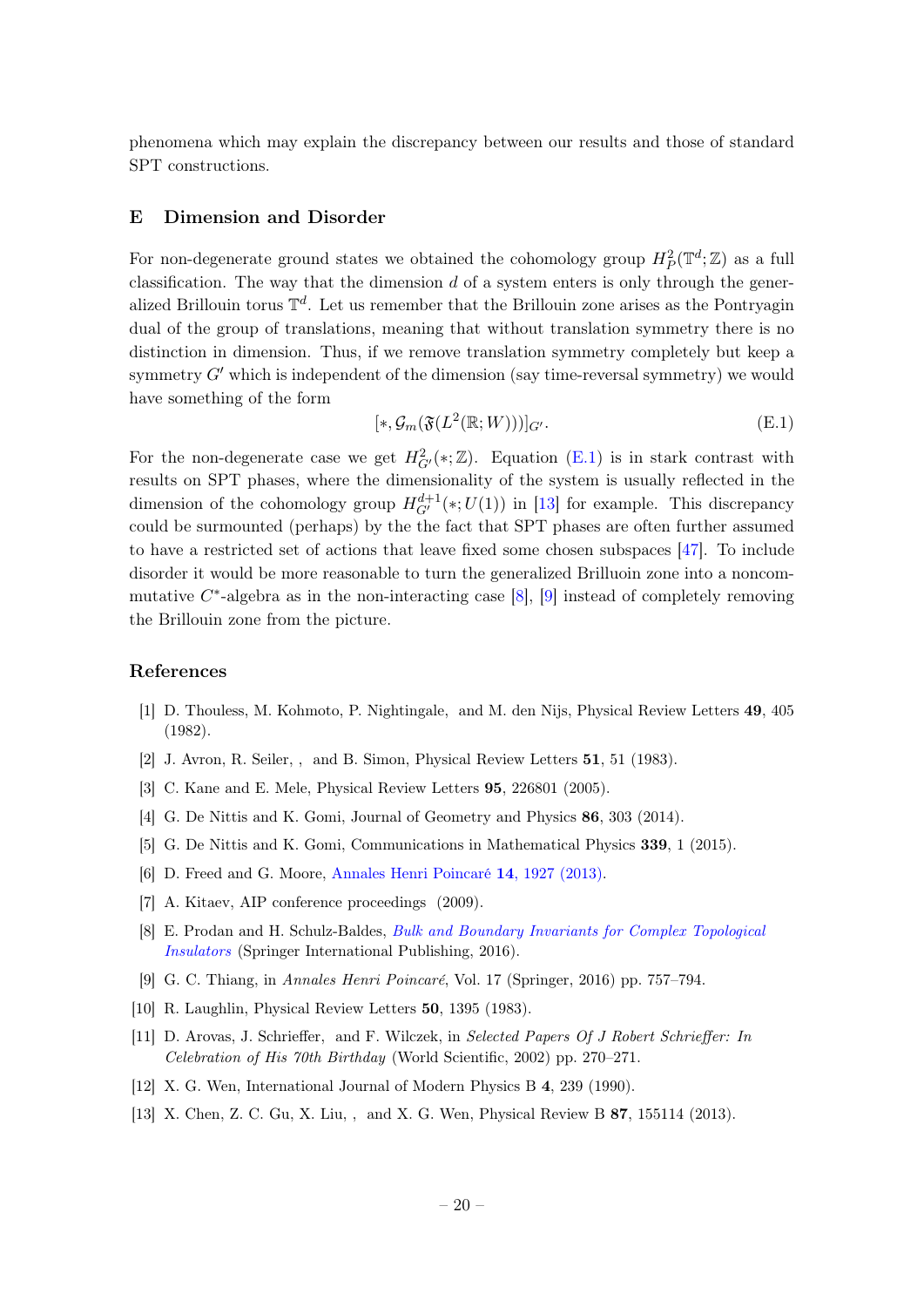- <span id="page-21-0"></span>[14] A. Kapustin, R. Thorngren, A. Turzillo, and Z. Wang, Journal of High Energy Physics 2015, 1 (2015).
- <span id="page-21-1"></span>[15] D. Freed, arXiv preprint arXiv:1406.7278 (2014).
- <span id="page-21-2"></span>[16] A. Debray, arXiv preprint arXiv:2102.02941 (2021).
- <span id="page-21-3"></span>[17] A. Debray, Communications in Mathematical Physics , 1 (2019).
- <span id="page-21-4"></span>[18] D. Gaiotto and T. Johnson-Freyd, Journal of High Energy Physics 2019, 7 (2019).
- <span id="page-21-5"></span>[19] R. Thorngren and D. V. Else, Physical Review X 8, 011040 (2018).
- <span id="page-21-6"></span>[20] C. Xiong, Journal of Physics A: Mathematical and Theoretical 51, 445001 (2018).
- <span id="page-21-7"></span>[21] J. E. Avron, R. Seiler, and L. G. Yaffe, Communications in Mathematical Physics 110, 33 (1987).
- <span id="page-21-8"></span>[22] S. Bachmann, W. D. Roeck, and M. Fraas, Physical review letters 119, 060201 (2017).
- <span id="page-21-9"></span>[23] R. Bott and L. W. Tu, arXiv preprint math/0102001 (2001).
- <span id="page-21-10"></span>[24] K. Shiozaki, M. Sato, and K. Gomi, Physical Review B 95, 235425 (2017).
- <span id="page-21-11"></span>[25] A. Mesaros and Y. Ran, Physical Review B 87, 155115 (2013).
- <span id="page-21-12"></span>[26] M. Cheng, M. Zaletel, M. Barkeshli, A. Vishwanath, and P. Bonderson, Physical Review X 6, 041068 (2016).
- <span id="page-21-13"></span>[27] Y.-M. Lu and A. Vishwanath, Physical Review B 93, 155121 (2016).
- <span id="page-21-14"></span>[28] K. Gomi, SIGMA. Symmetry, Integrability and Geometry: Methods and Applications 13, 014 (2017).
- <span id="page-21-15"></span>[29] M. Reed and B. Simon, Methods of Modern Mathematical Physics: Analysis of operators, Methods of Modern Mathematical Physics No. v. 4 (Academic Press, 1980).
- <span id="page-21-16"></span>[30] A. Abbondandolo and P. Majer, Journal of Operator Theory 61, 19 (2009).
- <span id="page-21-17"></span>[31] N. H. Kuiper, Topology 3, 19 (1965).
- <span id="page-21-18"></span>[32] N. W. Ashcroft and N. D. Mermin, *[Solid State Physics](http://books.google.ca/books?id=1C9HAQAAIAAJ)*, HRW international editions (Holt, Rinehart and Winston, 1976).
- <span id="page-21-19"></span>[33] S. Bachmann and Y. Ogata, Communications in Mathematical Physics 338, 1011 (2015).
- <span id="page-21-20"></span>[34] X. Chen, Z.-C. Gu, and X.-G. Wen, Physical review b **82**, 155138 (2010).
- <span id="page-21-21"></span>[35] A. Adem and R. J. Milgram, *Cohomology of finite groups*, Vol. 309 (Springer Science & Business Media, 2013).
- <span id="page-21-22"></span>[36] A. Hatcher, Algebraic Topology (Cambridge University Press, Cambridge, 2002).
- <span id="page-21-23"></span>[37] R. Seiringer and J. Yngvason, Journal of Statistical Physics 181, 448 (2020).
- <span id="page-21-24"></span>[38] H. C. Po, H. Watanabe, and A. Vishwanath, Physical review letters 121, 126402 (2018).
- <span id="page-21-25"></span>[39] D. V. Else, H. C. Po, and H. Watanabe, Physical Review B 99, 125122 (2019).
- [40] By  $\bar{K}_P^0(\mathbb{T}^d)$  we mean the kernel of the homomorphism  $K_P^0(\mathbb{T}^d) \to K^0(\cdot)$ . This is because [\[24\]](#page-21-10) includes the virtual dimension of the bundle, which has no physical interpretation. This is tantamount to removing a  $\mathbb Z$  factor.
- <span id="page-21-26"></span>[41] M. B. Hastings and S. Michalakis, Communications in Mathematical Physics 334, 433 (2015).